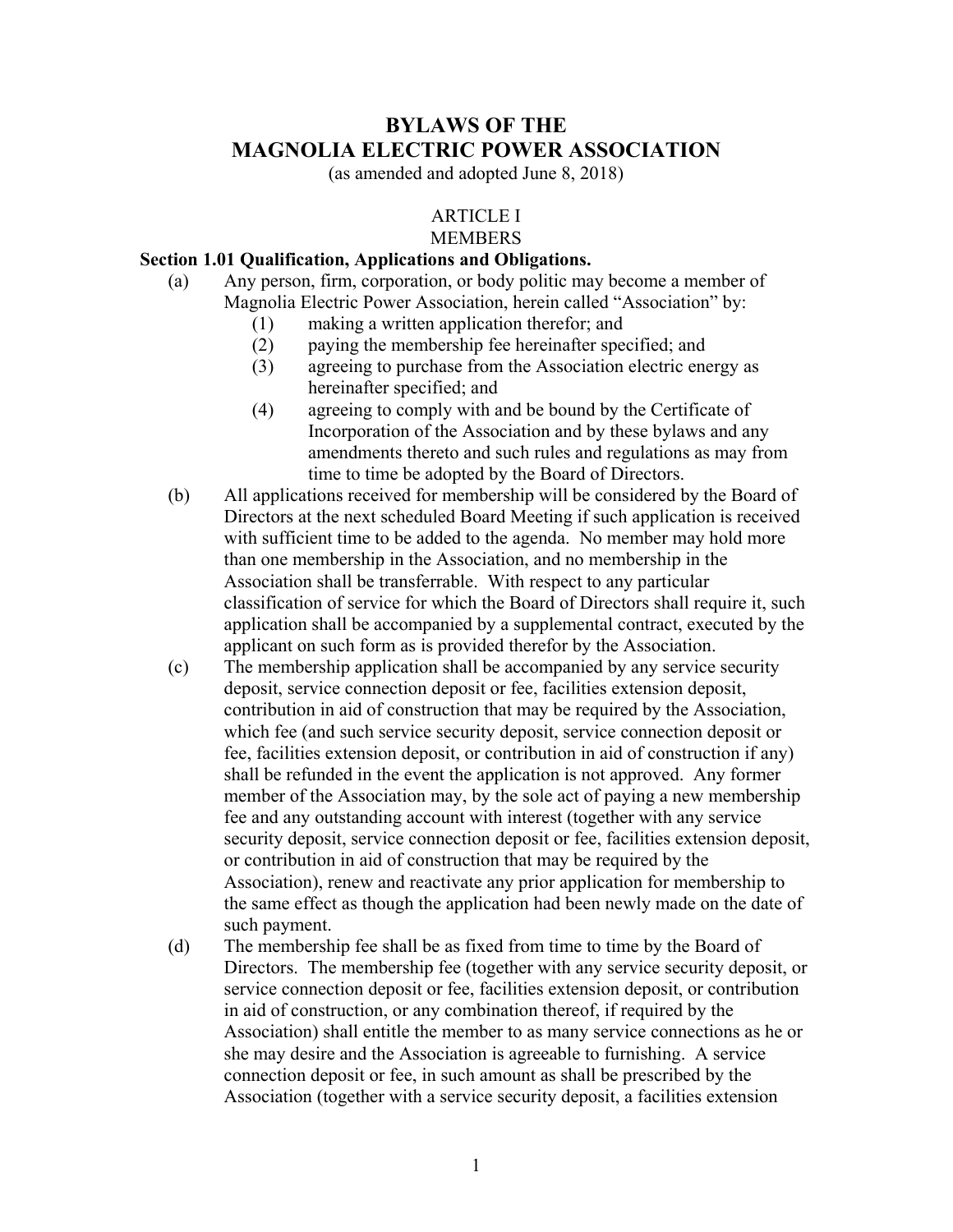deposit or contribution in aid of construction, if required by the Association), shall be paid by the member for each additional service connection requested by him or her if so required by the Association.

 Notwithstanding anything appearing in these bylaws to the contrary, the agreement of any person, firm, corporation or body politic (hereinafter in this paragraph called "person") to become responsible to the Association for the payment of any of the Association's charges for electricity sold and delivered or to be sold and delivered by the Association, whether to said person or to others, shall constitute an application for membership in the Association. The acceptance by the Association from any such person of payment for any electricity sold and delivered by the Association together with the resolution of the Board of Directors of the Association accepting such person as a member of the Association shall constitute an acceptance of such application for membership. Such acceptance thereby makes such person a member of the Association with all the rights and obligations of a member thereof, including but not limited to being bound by the terms and conditions of the membership agreement, Articles of Incorporation, Bylaws and rules, regulations, and policies of the Association, even though such person has not filed a written application for membership and even though such person has not paid a membership fee; provided however, that such acceptance of such person as a member of the Association shall not release him or her of an obligation to pay a membership fee to the Association.

**Section 1.02 Joint Membership.** Married couples may be accepted into the membership as joint members, unless otherwise specified in the application for membership. Either spouse may sign such application for the other if receiving service at the same connection. If a member shall marry the membership shall convert to a joint membership to include both the husband and wife. The word "member," "applicant," "person," "his or her" and "him or her," as used in these bylaws, shall include married couples applying for or holding a joint membership, unless otherwise clearly distinguished in the text; and all provisions relating to the rights, powers, terms, conditions, obligations, responsibilities and liabilities of membership shall apply equally, severally and jointly to them. Without limiting the generality of the foregoing:

- (a) the execution by either or both of a proxy shall constitute one joint proxy;
- (b) the presence at a meeting of either or both shall constitute the presence of one member and a joint waiver of notice of the meeting and a revocation of any proxy executed by either, or both pursuant to Section 3.07 of these bylaws;
- (c) the vote of either or both shall constitute, respectively, one joint vote;
- (d) notice to, or waiver of notice signed by, either or both shall constitute, respectively, a joint notice or waiver of notice;
- (e) suspension or termination in any manner of either shall constitute, respectively, suspension or termination of the joint membership except as provided by Section 2.06;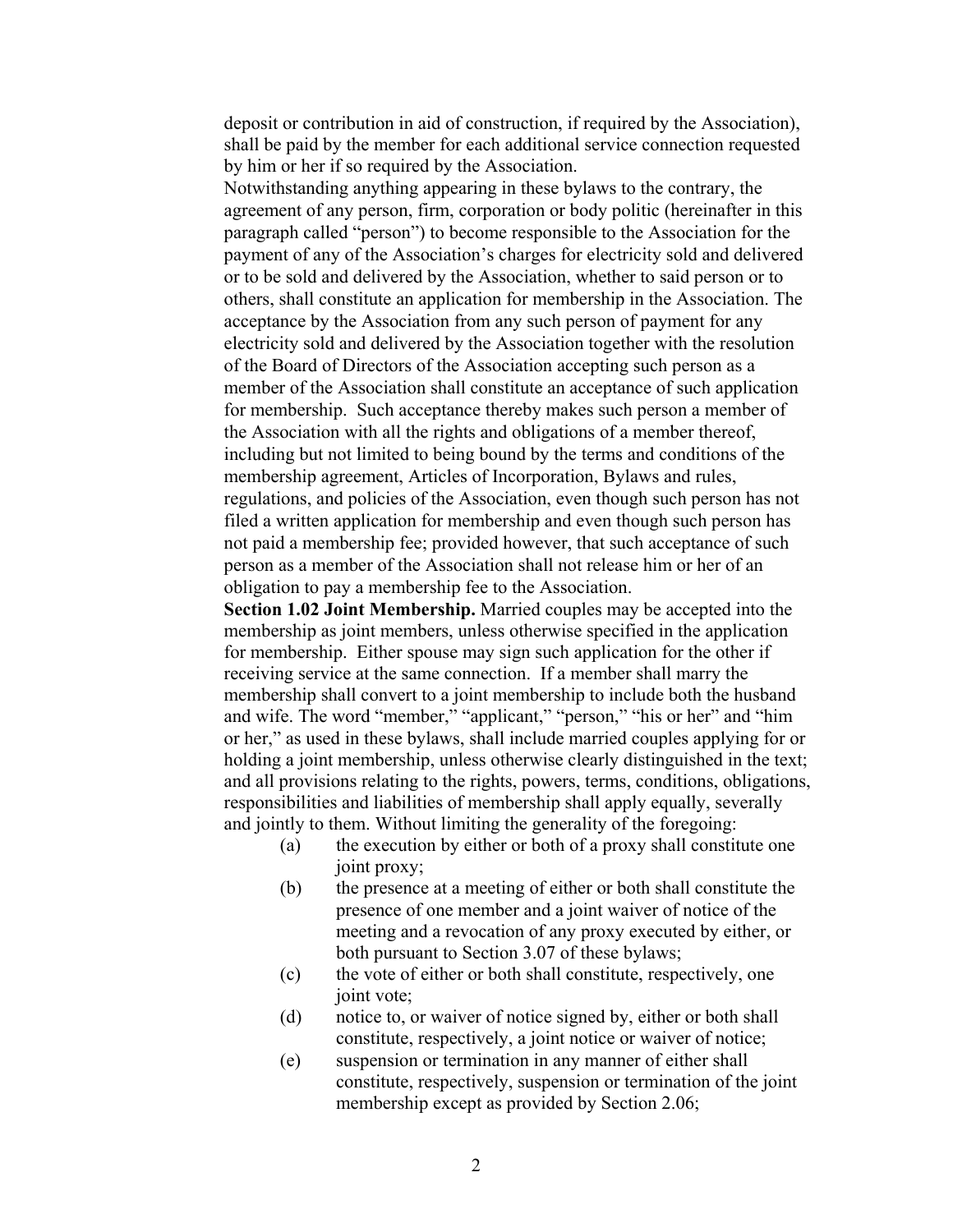(f) either, but not both concurrently, shall be eligible to serve as a director of the Association, but only if both meet the qualifications required therefor.

 **Section 1.03. Purchase of Electric energy.** Each member shall, as soon as electric energy is made available, purchase from the Association all electric energy used on the premises specified in the member's application for membership, and shall pay at the applicable rate schedule which shall from time to time be fixed by the Board of Directors. It is expressly understood that amounts paid for electric energy in excess of the operating costs and expenses of providing service are furnished by members as capital, and each member will be credited with the capital so furnished as provided in Article VIII of these bylaws. The Association shall have the right, but not the obligation, to set-off the capital of a member against any amounts due and owing from the member to the Association.

 The Association cannot and therefore does not guarantee an uninterrupted and continuous supply of electric energy. Additionally, the Board of Directors may limit the amount of electric energy the Association shall be required to furnish to any one member. Each member or applicant shall assume liability and make payment for the following:

- (a) The account for which electric power service is rendered by the Association, at the location for which application for service is made.
- (b) Subject to the rules and regulations of the Public Service Commission, any delinquent account or amount owed to the Association where the member or applicant has resided at the location receiving service but only for such delinquency or account which occurred while the member or applicant was a resident.

 Each applicant will furnish sufficient identification to verify their true identity and any previous addresses required by the Association.

 **Section 1.04. Power Production by Member.** Production or use of electric energy on such premises, regardless of the source thereof, by means of facilities which shall be interconnected with Association facilities shall be subject to appropriate regulations as shall be fixed from time to time by the Association. Notice of the presence or intent to construct such cogeneration facilities upon the premises shall be given to the Association. Compliance with the National Electrical Safety Code and the National Electrical Code is a prerequisite before any interconnection with the Association facilities may be allowed.

**Section 1.05 Wiring of Premises; Responsibility Therefor; Responsibility for Meter Tampering or Bypassing and for Damage to Association Properties; Extent of Association Responsibility; Indemnification.** Each member shall cause all premises receiving electric service pursuant to his or her membership to become and to remain wired in accordance with the specifications of the Mississippi Insurance Underwriters Association, the National Electrical Code, the National Electrical Safety Code, any applicable state code or local government ordinances, and of the Association, it being understood and agreed that the connection by the Association, to the members premises shall not in any way or manner constitute the Association's approval of the member's wiring or the safety or adequacy of the same. The Association shall have no duty to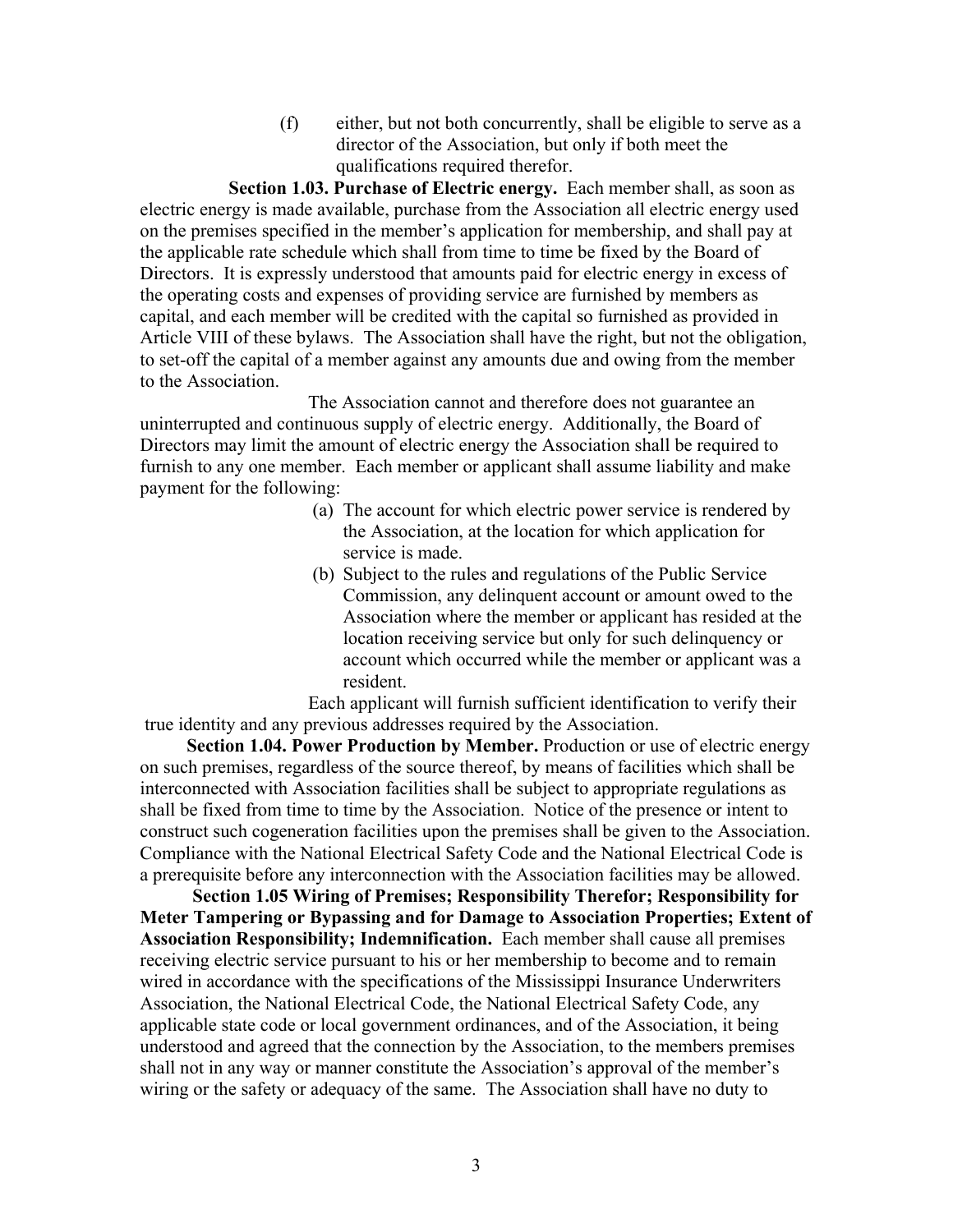inspect, approve or disapprove any wiring and/or equipment of the member. Each member shall be responsible for and shall indemnify the Association and its employees, agents and independent contractors against death, injury, loss, damage, or claims resulting from any defect in or improper use or maintenance of such premises and all wiring apparatuses connected thereto or used thereon. Each member shall make available to the Association a suitable site, as determined by the Association, whereon to place the Association's physical facilities for the furnishing and metering of electric service and shall permit the Association's authorized employees, agents and independent contractors to have access thereto for meter reading and for inspection, operation, maintenance, replacement, relocation or repair of such facilities at all reasonable times. As part of the consideration for such service, each member shall be the Association's bailee of such facilities and shall accordingly desist from interfering with, impairing the operation of, or causing damage to such facilities, and shall use his or her best efforts to prevent others from doing so. Each member shall also provide such protective devices to their premises, apparatuses or meter base as the Association shall from time to time require in order to protect the Association's physical facilities and their operation and to prevent any interferences with or damage to such facilities. In the event such facilities are interfered with, impaired in their operation, or damaged by the member, or by any other person when the member's reasonable care and surveillance should have prevented such, the member shall indemnify the Association and its employees, agents and independent contractors against death, injury, loss, damage, or claims resulting therefrom, including but not limited to the Association's cost of repairing, replacing or relocating any such facilities and its loss, if any, of revenues resulting from the failure or defective functioning of its metering equipment. The Association shall in accordance with its applicable service rules and regulations, indemnify the member for any overcharges for service that may result from a malfunctioning of its metering equipment or any error occurring in the Association's billing procedures. Pursuant to Section 77-5-259, Mississippi Code, no collection, reimbursement, or other relief may be awarded for overbillings occurring more than six years prior to the date of the member's written claim to the Board of Directors. In no event shall the responsibility of the Association extend beyond the point of delivery.

**Section 1.06. Member to Grant Easements.** Each member if legally able shall, upon being requested to do so by the Association, execute and deliver to the Association grants of easement or right-of-way over, on and under such lands owned or occupied by the member, and in accordance with such reasonable terms and conditions, as the Association shall require for the furnishing of electric service on said land to the member or other occupants or for the construction, extension, improvement, operation, maintenance or relocation of the Association's electric facilities.

**Section 1.07 Non-Liability for Debts of the Association.** The private property of the members of the Association shall be exempt from execution for the debts of the Association and no member shall be individually liable or responsible for any debts or liabilities of the Association.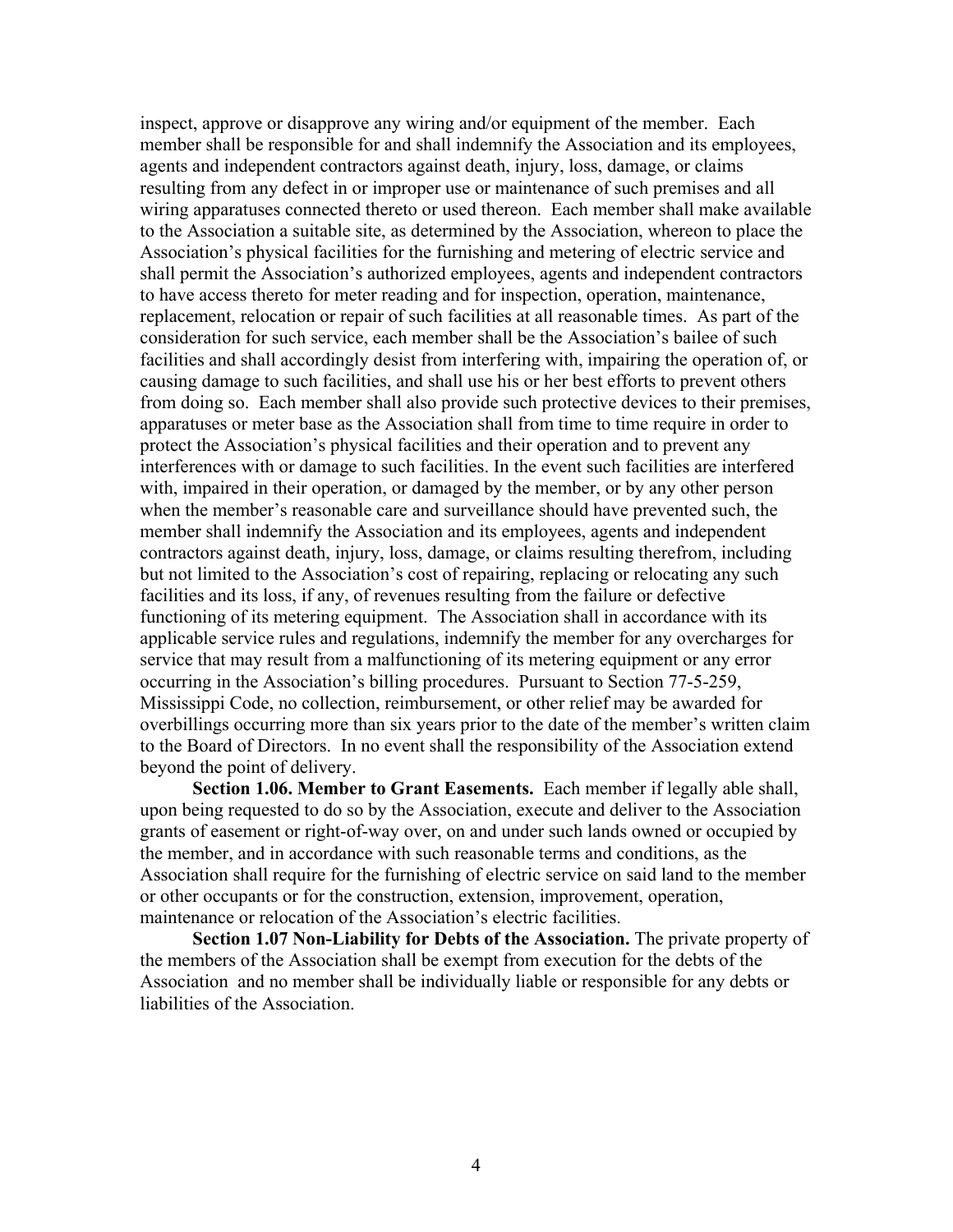## **ARTICLE II MEMBERSHIP SUSPENSION AND TERMINATION**

 **Section 2.01. Suspension; Reinstatement.** Upon the failure to pay any amounts due the Association, after the expiration of the initial time limit prescribed in a specific written notice to a member, a person's membership shall automatically be suspended; and such person shall not during such suspension be entitled to receive electric service from the Association or to cast a vote at any meeting of the members. For any other noncompliance with membership obligations, the Board of Directors may suspend such member five (5) calendar days after notice of such non-compliance is given. Payment of all amounts due the Association, including any additional charges required for service reinstatement, and/or cessation of any other noncompliance with his or her membership obligations within a final time limit provided in such notice or rules and regulations shall automatically reinstate the membership in which event the member shall thereafter be entitled to receive electric service from the Association and to vote at the meeting of its members.

 **Section 2.02. Termination by Expulsion; Renewed Membership**. Upon failure of a suspended member to be automatically reinstated to membership as provided in Section 2.01, the member may, without further notice, but only after due hearing if such is requested by the member, be expelled by resolution of the Board of Directors at any subsequently held regular or special meeting of the Board. Any person so expelled may, by delivering written notice to the effect to the Association at least ten (10) calendar days prior to the next meeting of the members, appeal to and be present and heard at such meeting, which may vote approval of such expulsion or disapproval thereof, in which the latter event such person's membership shall be reinstated retroactively to the date of expulsion. After any finally effective expulsion of a member, such person may not again become a member except upon new application therefor duly approved as provided in Section 1.01. The Board of Directors, acting upon principles of general application in such cases, may establish such additional terms and conditions for renewed membership as it determines to be reasonably necessary to assure the applicant's compliance with all his or her membership obligations.

**Section 2.03. Withdrawal of Membership.** Any member may withdraw from membership upon payment in full of all debts and liabilities of such member to the Association and upon compliance with such terms and conditions as the Board of Directors may prescribe, thus terminating membership and service.

**Section 2.04 Termination by Death or Cessation of Existence; Continuation of Membership in Remaining or New Partners**. Except as provided in Section 2.06, the death of an individual member shall automatically terminate membership. Except for a joint member, any individual who continues to reside at a location that was previously receiving service in the name of the decedent must apply for a new membership by following the provisions of Section 1.01. The cessation of the legal existence of any other type of member shall automatically terminate such membership; PROVIDED, that upon the dissolution for any reason of a partnership, or upon the death, withdrawal or addition of any individual partner, such membership shall continue to be held by such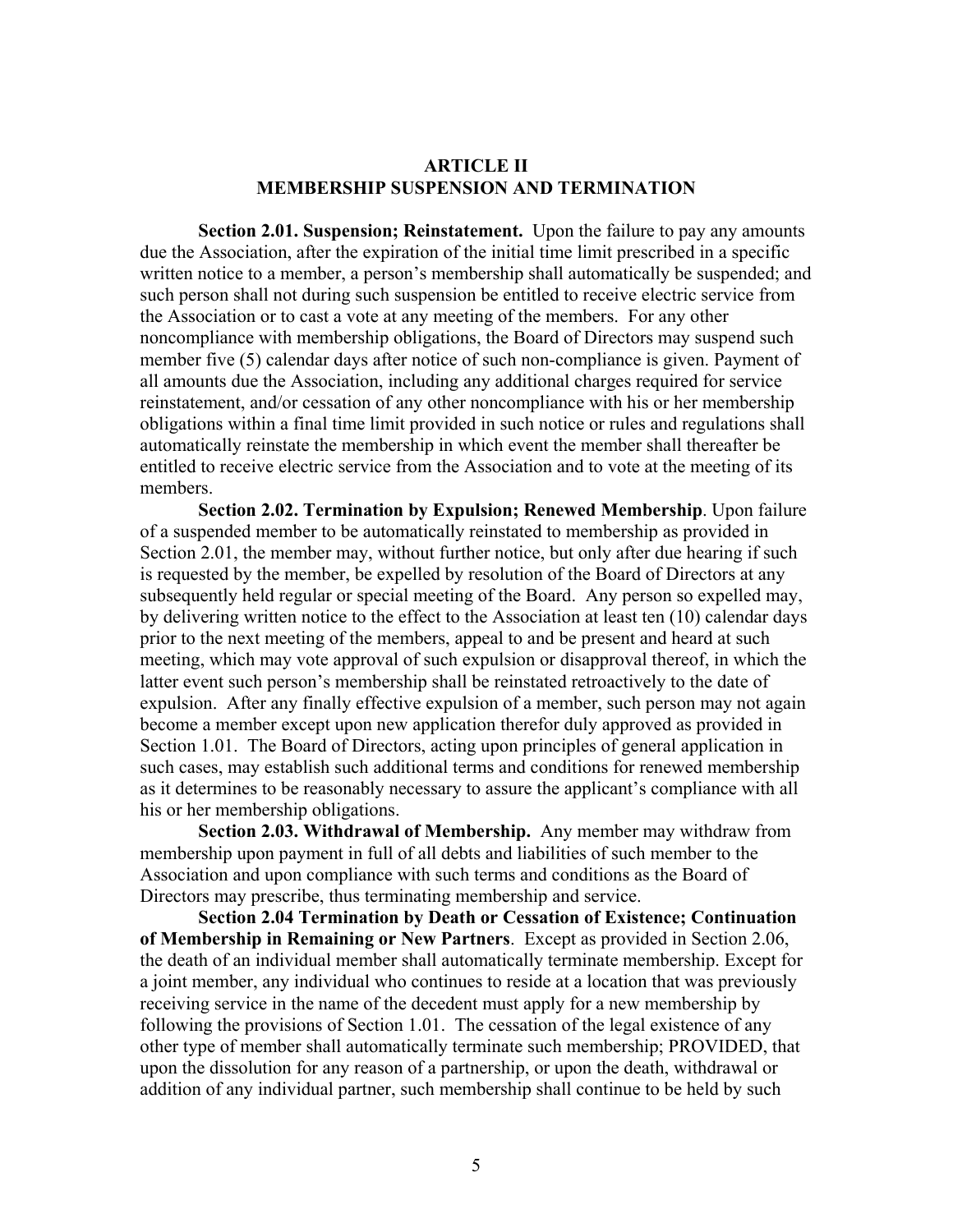remaining and/or new partner or partners as continue to own or directly to occupy or use the premises being furnished electric service pursuant to such membership in the same manner and to the same effect as though such membership had never been different partners; PROVIDED FURTHER, that neither a withdrawing partner nor its estate shall be released from any debts then due the Association.

 **Section 2.05. Effect of Termination.** Upon the termination in any manner of a person's membership, or its estate as the case may be, said member shall be entitled to a refund of the membership fee (and to his or her service security deposit, if any, theretofore paid the Association), less any amount due the Association; but neither the member nor its estate, as the case may be, shall be released from any debts or other obligations then remaining due the Association. Notwithstanding the suspension or expulsion of a member as provided for in Sections 2.01 and 2.02, such suspension or expulsion shall not, unless the Board of Directors shall expressly so elect, constitute such release of such person from membership obligations as to entitle him or her to purchase from any other source any central station's electric power and energy for use at the premises to which such service has theretofore been furnished by the Association pursuant to such membership. The former member, or his/her estate, shall have the rights related to any capital such former member contributed to the Association as set forth in Article VIII.

 **Section 2.06 Effect of Death, Legal Separation or Divorce upon a Joint Membership.** Upon the death of either spouse of a joint membership, such membership shall continue to be held solely by the survivor, in the same manner and to the same effect as though such membership had never been joint; PROVIDED, that the estate of the deceased spouse shall not be released from any debts due the Association. Upon the legal separation or divorce of the holders of a joint membership, such membership shall continue to be held solely by the one who continues to directly occupy or own the premises covered by such membership in the same manner and to the same effect as though such membership had never been joint; PROVIDED, that the other spouse shall not be released from any debts due the Association.

 **Section 2.07 Board Acknowledgement of Membership Termination; Acceptance of Member Retroactively**. Upon the termination of a person's membership for any reason, the Board of Directors as soon as practicable after such termination is made known to it, shall by appropriate resolution formally acknowledge such termination, effective as of the date on which the Association ceased furnishing electric service to such person. Upon discovery that the Association has been furnishing electric service to any person other than a member, it shall cease furnishing such service unless such person supplies for, and the Board of Directors approves, membership retroactively to that date on which such person first began receiving such service, in which event the Association, to the extent practicable, shall correct its membership and all related records accordingly. If the Association acquires facilities which are already providing electric services to patrons not members of the Association, the Association may, for the purpose of continuing existing service and avoiding hardship, continue to serve the persons served by such facilities at the time of such acquisition without requiring that such persons become members. However, the Association may require such patrons to apply for membership with the Association within a reasonable time by following the provisions set forth in Section 1.01.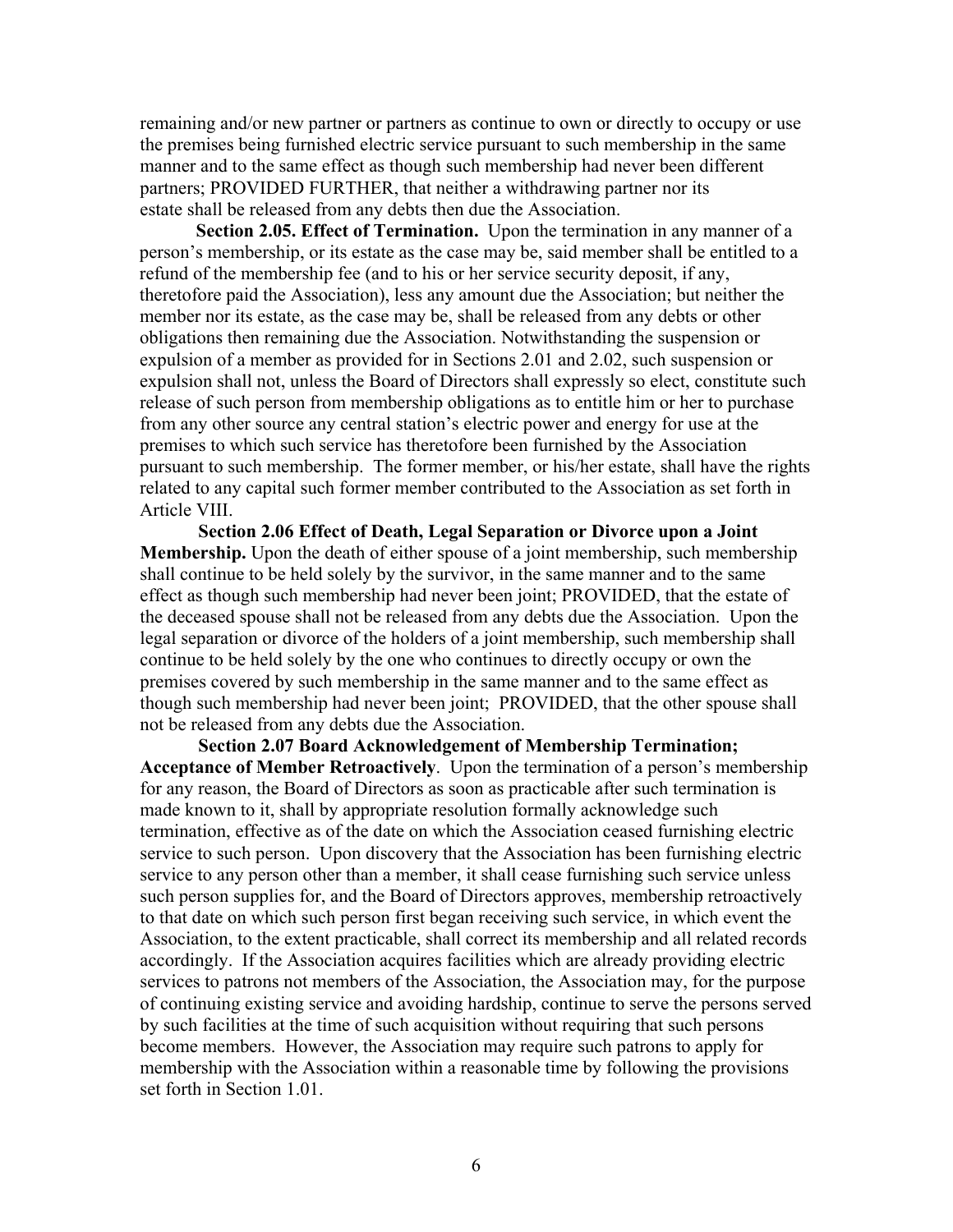## **ARTICLE III MEETINGS OF MEMBERS**

 **Section 3.01. Annual Meeting.** For the purposes of electing directors, hearing and passing upon reports covering the previous fiscal year, and transacting such other business as may properly come before the meeting, the annual meeting of the members shall be held in March each year, at such place in one of the counties of Mississippi within which the Association serves, and beginning at such hour, as the Board of Directors shall from year to year fix; PROVIDED that, for cause sufficient, the Board of Directors may decide to hold the annual meeting in February or April. Failure to hold the annual meeting at the designated time and place shall not work a forfeiture or dissolution of the Association. It shall be the responsibility of the Board of Directors to make adequate plans and preparation for the annual meeting, and to encourage attendance by the membership at these meetings.

 **Section 3.02. Special Meetings.** Special Meetings of the members may be called by at least a majority of directors or upon written request signed by at least 5% of the members and it shall thereupon be the duty of the Secretary to cause notice of such meeting to be given as hereinafter provided. Special meetings of the members may be held at any place within the service area of the Association, in the State of Mississippi, specified in the notice of the special meeting.

 **Section 3.03. Notice of Members' Meetings.** Written or printed notice stating the place, day and hour of the meeting, and in case of a special meeting, the purpose or purposes for which the meeting is called, shall be delivered not less than thirty (30) calendar days nor more than sixty (60) calendar days before the date of the meeting, either personally, or by mail, by or at the direction of the Secretary, or by the directors or members calling the meeting, to each member. If directors are to be elected at such meeting, the notice of member's meeting shall include a statement of the board members to be elected as provided in Section 4.04. Unless contained with such notice, no matter may be acted upon at that meeting which requires the affirmative votes of at least a majority of the members. If mailed, such notice shall be deemed to be delivered when deposited in the United States mail, addressed to the member as it appears on the records of the Association, with postage thereon prepaid. The failure of any member to receive notice of an annual or special meeting of the members shall not invalidate any action which may be taken by the members at any such meeting.

**Section 3.04. Quorum.** Five percent (5%) of all members shall constitute a quorum at a regular or special meeting of the members. This number shall be arrived at by adding the number of members present in person at the meeting to the number of members represented at that meeting by valid proxies filed as provided by these bylaws. If less than a quorum is present at any meeting of members, the individual who is presiding at the meeting may without a motion declare the meeting adjourned and closed or he or she may hold the meeting open for not longer than thirty minutes to see if a quorum is present within that time; and the meeting shall automatically be adjourned and closed if a quorum shall not be present at the end of said thirty minute period. The members present at a meeting at which a quorum is not present shall not have the power to take any kind of action, including, but not by way of limitations adjourning said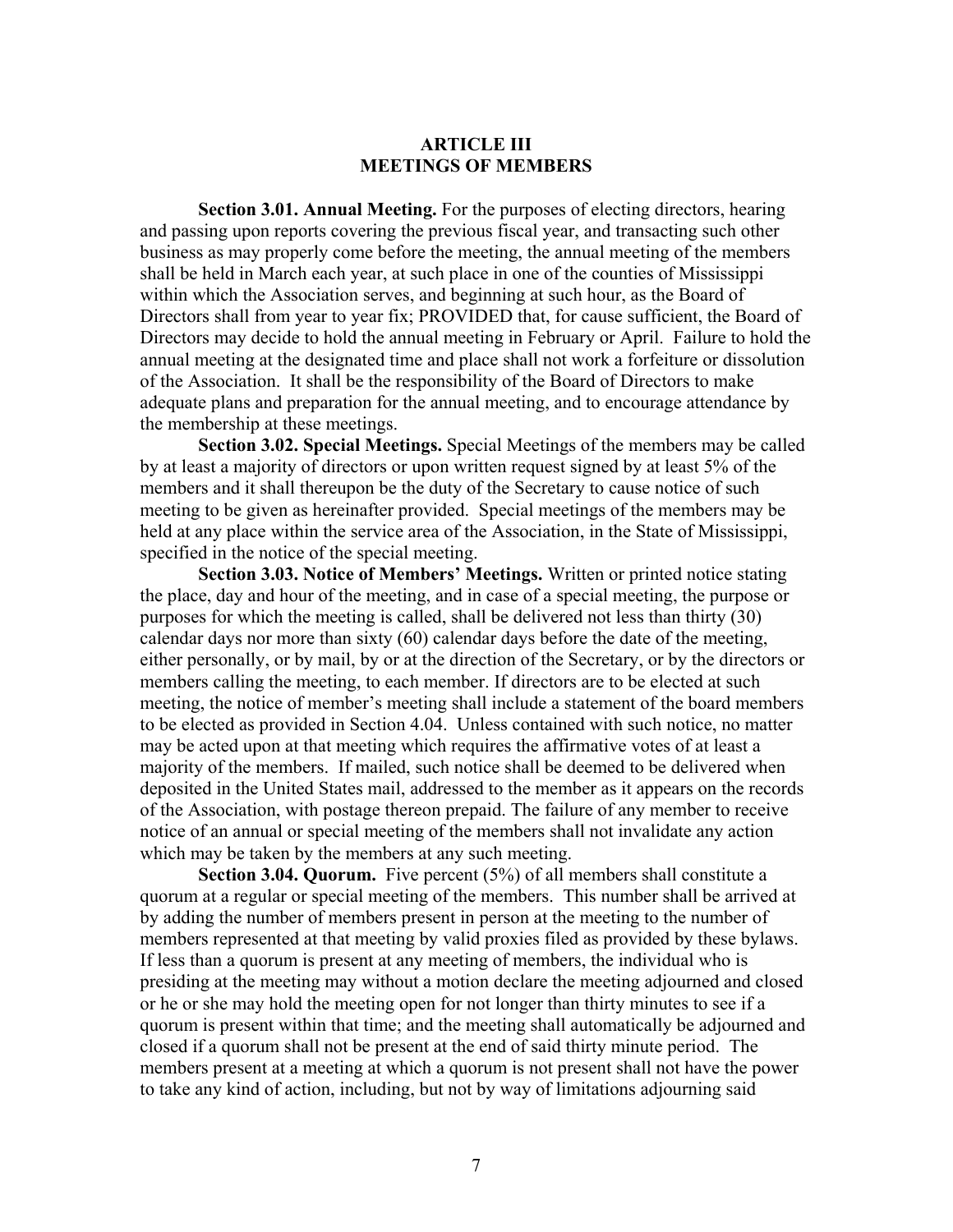meeting to another time or place. At all meetings of members, whether a quorum be present or not, the Secretary shall annex to the meeting minutes, or incorporate therein by reference, a list of those members who registered as present in person or who were represented by valid proxies.

 **Section 3.05. Voting**. Each member who is not in a status of suspension as provided for in Section 2.01, shall be entitled to only one vote upon each matter submitted to a vote at any meeting of the members at which a quorum is present. A member may vote in person or by proxy. At a meeting of the members where directors are to be elected, all members present in person or by proxy may cast one vote for each director to be elected; each member may vote their own vote plus those proxies executed in their favor, pursuant to Section 3.07 of these bylaws. Voting by members other than members who are natural persons shall be allowed upon the presentation to the Association, prior to or upon registration at each member, of satisfactory evidence entitling the person presenting same to vote. At all meetings of the members all questions shall be decided by a majority of the members voting thereon, except as otherwise provided by law or by the Association's Certificate of Incorporation or these bylaws. Members may not cumulate their votes.

**Section 3.06. Proxies**. At all meetings of the members, a member may vote by proxy executed in writing by the member, subject to the provisions hereinafter set forth, provided, however, any member holding and intending to vote a proxy must file the executed proxy at the Association's headquarters, not less than five (5) business days prior to the meeting. The proxy must have entered thereon the account number of the member appointed to vote the proxy. If one person shall receive electric service through two (2) or more meters at different premises, he or she shall be entitled to not more than one (1) vote at any meeting of the members. No proxy shall be voted at any meeting of the members unless it shall designate the particular meeting at which it is to be voted, and no proxy shall be voted at any meeting other than the one so designated or any adjournment of such meeting. No proxy shall be voted by anyone except a member. No more than ten (10) proxies may be assigned to other members. No restriction shall apply to the number of proxies assigned to the Board of Directors who shall vote the proxies assigned to them according to the will of the majority of the members of the Board of Directors. The presence of a member at a meeting of the members shall revoke a proxy theretofore executed by that member, and such member shall be entitled to vote at such meeting in the same manner and with the same effect as if the proxy had not been executed. In case of a joint membership, a proxy may be executed by either spouse. The timely presence of either spouse at a meeting of the members shall revoke a proxy theretofore executed by (-either of-) them and such joint member or members shall be entitled to vote at such meeting in the same manner and with the same effect as if a proxy had not been executed. A standard proxy form shall be used which identifies the member by name and account number, in order to assure authenticity and facilitate the tabulation of votes. If the proxy form of a member is lost, stolen, or destroyed, the Association shall furnish the member with a replacement proxy form upon request, provided that the member executes a revocation of the lost, stolen or destroyed form, to be witnessed by an employee of the Association. Blank proxy forms will not be distributed in bulk to any member. Only the proxy form issued by the Association shall be valid.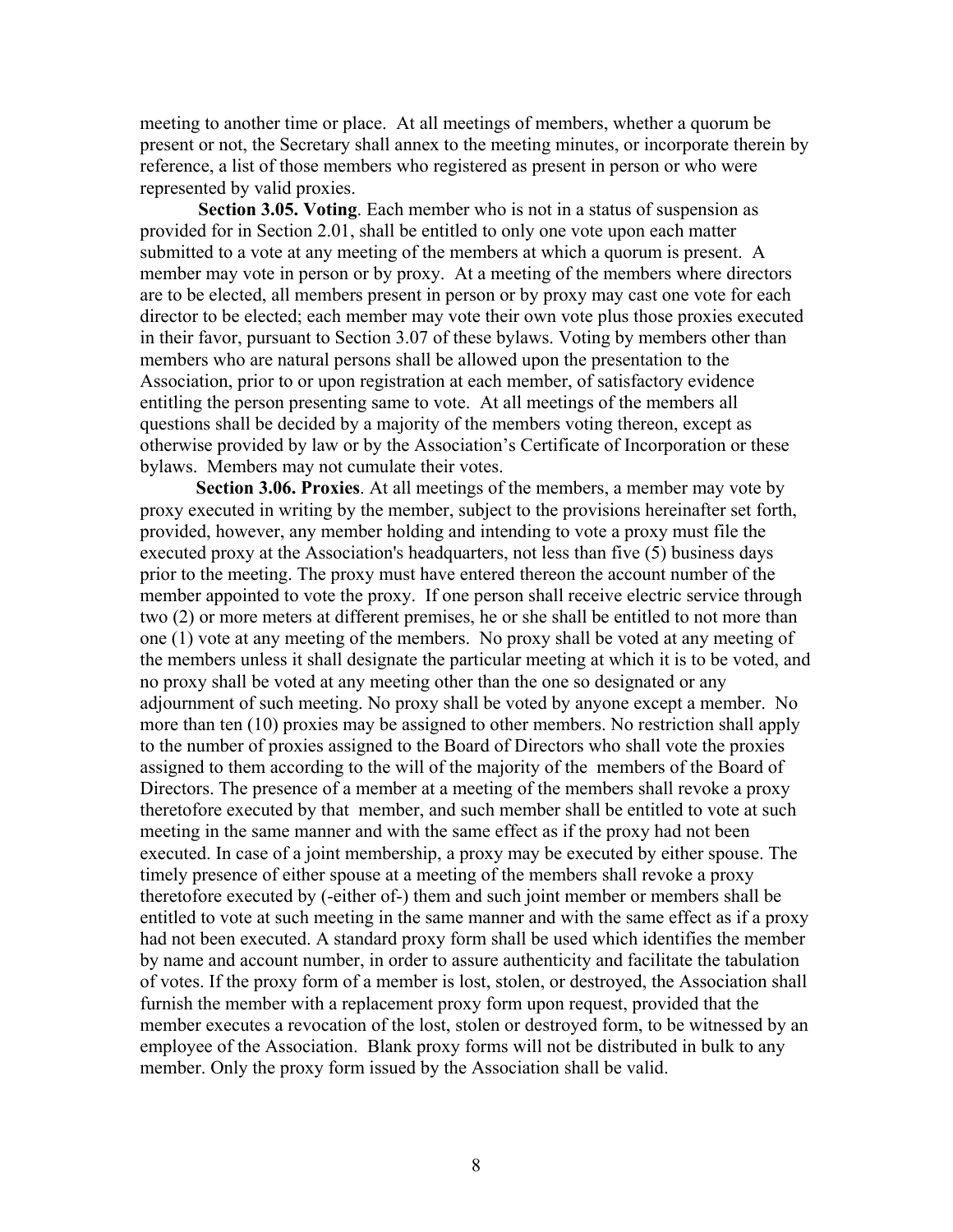**Section 3.07. Representative Voting**. Legal entity organizations and nonlegal entity organizations which are members of the Association may be represented at any meeting of the members and may vote only as follows: (a) any director, officer or general manager may represent and cast the one vote of a corporation; (b) a trustee, steward, deacon, clerk, or pastor may represent and cast the one vote of a church; (c) a school trustee, principal or superintendent may represent and cast the one vote of a school; (d) or any other association or organization not a legal entity may be represented by and have its one vote cast by any person who is a trustee, or manager or part owner, or any officer of such association or organization.

 **Section 3.08. Order of Business.** The order of business at the annual meetings of the members and, so far as practicable, at all other meetings of the members shall be essentially as follows, except as otherwise determined by any officer of the Association who is presiding at such meeting:

- 1. Report on the existence of a quorum.
- 2. Reading of the notice of the meeting and proof of the due publication or mailing thereof, or the waiver or waivers of notice of the meeting.
- 3. Reading, or the waiver thereof, of unapproved minutes of previous meetings of the members and the taking of necessary action thereon.
- 4. Presentation and consideration of reports of officers, directors and committees.
- 5. (a) Receive report of Committee on Nominations.
	- (b) Secretary to present petitions filed and posted for the nomination of Directors.
	- (c) Election of Directors.
- 6. Unfinished business.
- 7. New business.
- 8. Adjournment.

### **ARTICLE IV DIRECTORS**

**Section 4.01. General Powers.** The business and affairs of the Association shall be managed by a Board of Directors which shall have all of the powers and rights permitted by Title 77, Chapter 5 of the Mississippi Code. The Board of Directors shall exercise all of the powers of the Association except such as are prohibited by law, or by the Articles of Incorporation of the Association, or by these bylaws conferred upon or reserved to the members.

 **Section 4.02 Districts.** In order to assure equitable representation of the geographical areas of the Association on the Board of Directors, the territory served or to be served by the Association shall be divided into nine (9) districts. Each district shall be represented on the Board of Directors by one Board Member. At each annual meeting of the members, one-third (1/3) of the total number of Directors shall be elected by ballot, by and from the members, to serve for a term of three years as provided by law or until their successors shall have been elected and shall have qualified. The nine (9) districts are identified and described as follows: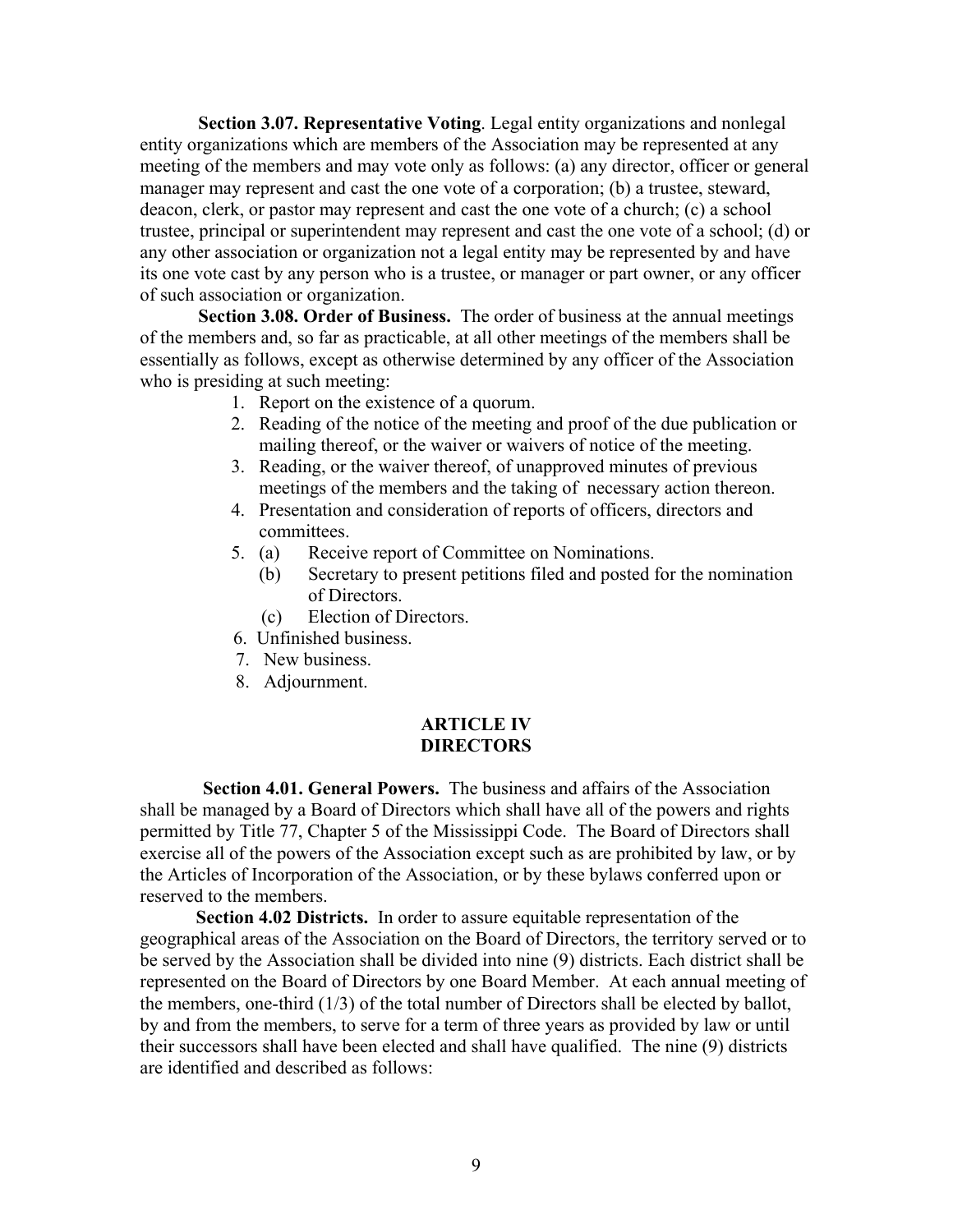**DISTRICT NUMBER 1**: All the portion of certificated area of the Cooperative which lies south of Mississippi State Highway No. 24 and west of the east boundary line of Amite County, all being in Amite County, Mississippi.

 **DISTRICT NUMBER 2:** All that portion of the certificated area of the Cooperative which lies north of Mississippi State Highway No. 24, west of the east boundary line of Amite County and south of the north boundary line of Amite County, all being in Amite County, Mississippi.

 **DISTRICT NUMBER 3:** All that portion of the certificated area of the Cooperative which lies north of the south boundary line of Lincoln and Franklin counties and west of the Illinois Central Railroad Company main line right-of-way and south and west of a line which begins at the intersections of the west line of said Illinois Central Railroad Company main line right-of-way and the north boundary of Section 13, Township 6, North, Range 7 East, Lincoln County, Mississippi, and runs thence west to the northwest corner of Section 18, said township and range, thence north to U.S. Highway No. 84 and south of said U.S. Highway No. 84, being partly in Franklin County and partly in Lincoln County, Mississippi.

**DISTRICT NUMBER 4:** All that portion of the certificated area of the Cooperative (a) situated in Lawrence County which lies north and west of a line beginning at the Northwest corner of Section 18, Township 6 North, Range 10 East, run thence east two miles, thence north to north boundary line of Lawrence County and (b) situated in Lincoln County and is north and east of a line beginning at the northeast corner of Section 13, Township 6 North, Range 9 East, Lincoln County, Mississippi, run thence west to the northwest corner of Section 18 of Township 6 North, Range 7 East, and run thence north to the north boundary line of Lincoln County, being partly in Lincoln County and partly in Lawrence County, Mississippi.

 **DISTRICT NUMBER 5:** All that portion of the certificated area of the Cooperative (a) situated in Lawrence county which lies south of a line beginning at the northwest corner of Section 18, Township 6 North, Range 10 East, and runs thence east to the eastern boundary of Lawrence County, and (b) situated in Lincoln County and located east of the Illinois Central Railroad Company main line right-of-way and south of a line which begins at the northeast corner of Section 13, Township 6 North, Range 9 East, Lincoln County, Mississippi, and runs thence west to said Illinois Central Railroad right-of-way, being partly in Lincoln County and partly in Lawrence County, Mississippi.

**DISTRICT NUMBER 6:** All that portion of the certificated area of the Cooperative which lies within Pike County and is located north of the boundary line dividing Township 2 North and Township 3 North, all being in Pike County, Mississippi.

**DISTRICT NUMBER 7:** All that portion of the certificated area of the Cooperative which lies within Pike county and is located south of the boundary line between Township 2 North and Township 3 North, all being in Pike County, Mississippi.

**DISTRICT NUMBER 8:** All that portion of the certificated area of the Cooperative which lies within Walthall and Marion Counties, Mississippi, and is located north of U.S. Highway No. 98, all being in Walthall and Marion County, Mississippi.

 **DISTRICT NUMBER 9:** All that portion of the certificated area of the Cooperative which lines within Walthall and Marion Counties, Mississippi, and is located south of the U. S. Highway No. 98, all being in Walthall and Marion counties, Mississippi.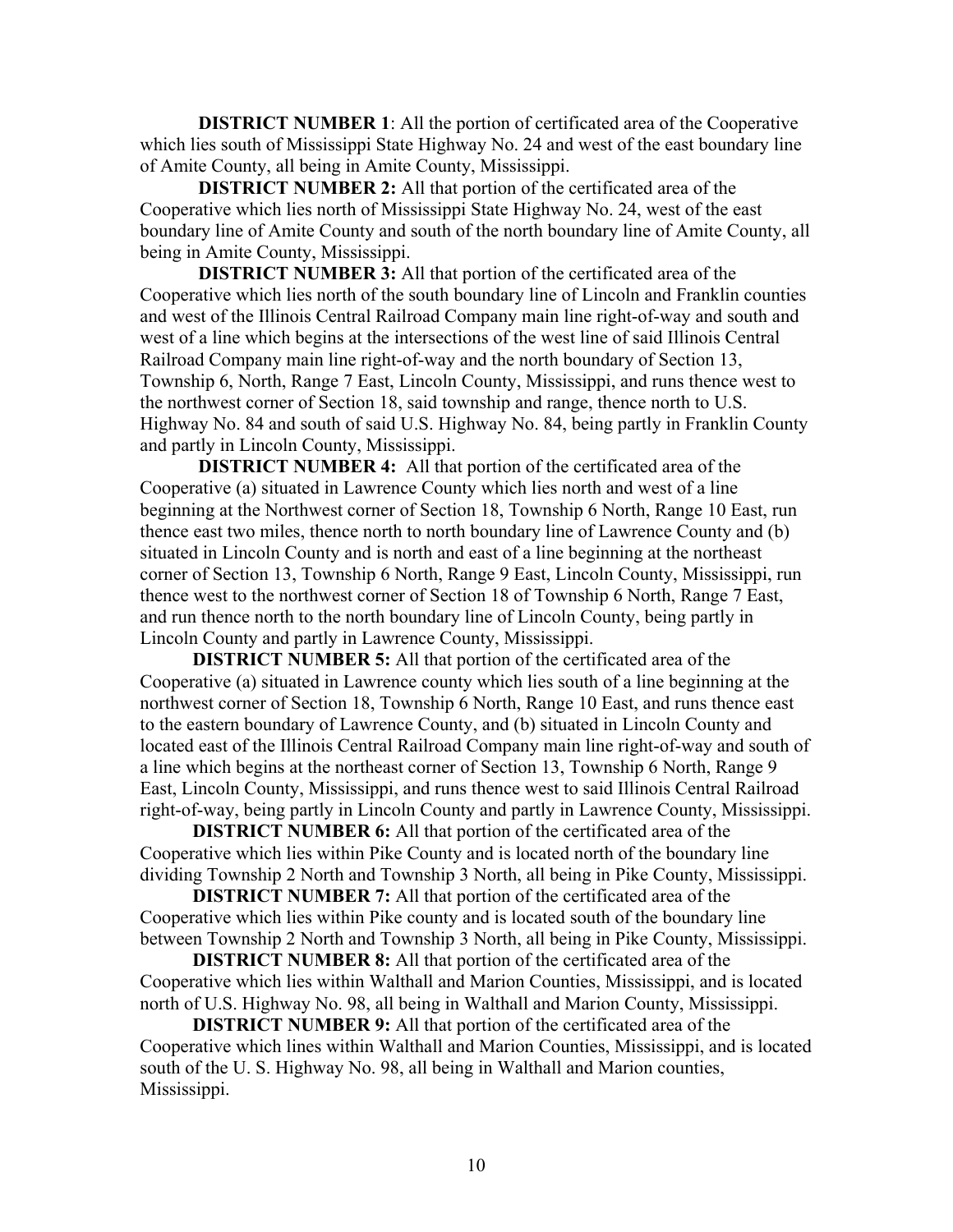**Section 4.03. Tenure and Qualifications** (a) At each annual meeting of the members, approximately one-third (1/3) of the total number of directors shall be elected by ballot, by and from the members, to serve for a term of three (3) years as provided by law. If the election of directors shall not be held at the annual meeting or if such annual meeting is not held, each director shall hold office until their successor shall have been elected and qualified. The Association will make reasonable attempts to qualify candidates and hold the election for the successor as set forth in Section 4.04 as soon as practicable.

(b) At any meeting, ballots shall not be necessary in the event the number of persons nominated for directors does not exceed the number of directors to be elected, but in such case if there be no objection, the directors may be elected in any other proper manner. Drawing by lot shall resolve, where necessary, any tie votes. If an election of directors shall not be held on the day designated for the annual meeting, a special meeting of the members may be held for the purpose of electing directors within a reasonable time thereafter.

(c) No person shall be eligible to become or remain a director or to hold any position of trust in the Association who is not an active member in good standing of the Association, has not been a bona fide resident of the district from which they are to be elected for one year immediately preceding the nomination to directorship, or who is in any way employed by or financially interested in a competing enterprise except as set out in (e)(2) below.

(d) No person shall be eligible to become or remain a director who has been finally convicted of a felony or misdemeanor involving moral turpitude.

(e) In order to be eligible to become or remain a director of the Association, a person must be a member of the Association and receiving service therefrom at his or her primary residential abode and not be a close relative as defined in Section 4.08 of an employee, incumbent director, or the director being replaced. However the operating or chief executive of any member which is not a natural person, such as a corporation, church, etc., or its designees, shall, notwithstanding that they do not receive service from the Association, be eligible to become a director, from the Directorate District in which such member is located, if they or such designee:

1. is in substantial permanent occupancy, direction or use of the premises served by the Association, and

2. is a permanent and year-round resident within or in close proximity to an area served by the Association, that no more than one (1) such person may serve on the Board of Directors at the same time. When a membership is held jointly by a married couple, either one but not both may be elected a director; provided, however that neither one shall be eligible to become or remain a director or to hold a position of trust in the Association unless both shall meet the qualifications hereinabove set forth. No person shall take or hold office as a director who is the incumbent of or a candidate for any elective county, district, school district, municipal or state public office

(f) No person shall be eligible to become or remain a director of, or to hold any other position in trust in the Association who does not have the legal capacity to enter into a binding contract.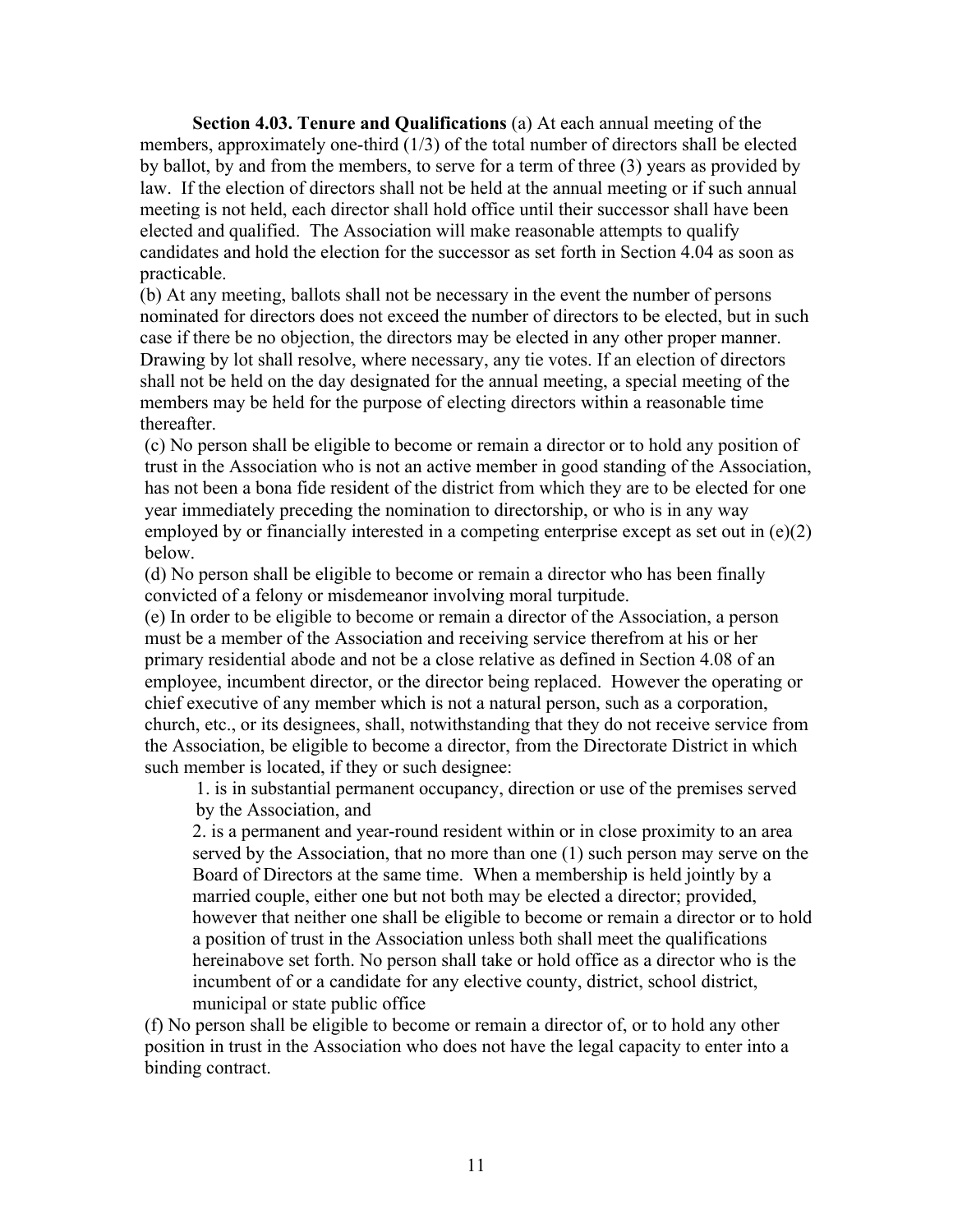(g) Upon establishment of the fact that a nominee for director lacks eligibility under this Section or as may be provided elsewhere in these bylaws, it shall be the duty of the chair presiding at the meeting at which such nominee would be otherwise voted upon to disqualify such nominee. Upon the establishment of the fact that any person being considered for, or already holding, a directorship or other position of trust in the Association lacks eligibility under this Section, it shall be the duty of the Board of Directors to withhold such positions from such person, or to cause them to be removed therefrom, as the case may be.

(h) Nothing in this Section contained shall, or shall be construed to, affect in manner whatsoever, the validity of any action taken at any meeting of the Board of Directors, unless such action is taken with respect to a matter which is affected by the provisions of this Section and in which one or more of the directors have an interest adverse to that of the Association.

 **Section 4.04. Committee on Nominations; Credentials and Elections.** (a) **Committee on Nominations**. It shall be the duty of the Board to appoint, no less than sixty (60) calendar days nor more than one hundred and twenty (120) calendar days before the date of the meeting of the members at which directors are to be elected, a committee on nominations from each district from which a director is to be elected, consisting of not less than 3 nor more than 5 members who shall be selected from different sections of the district so as to insure equitable geographic representation. No existing Association employee, agents, officers, directors or known candidates for director, and close relatives (as hereinafter defined) or members of the same household of existing association employees, agents, officers, directors or know candidates for director may serve on such committees. The committees shall receive and consider any written suggestion as to nominees submitted by members of the Association. The committee shall prepare and post at the principal office of the Association at least fifty (50) calendar days before the meeting a list of nominations for board members.

(b) **Section 4.04(b) Nominations by Petition.** Any fifty (50) members acting together may make other nominations by petition and the Secretary shall post at least fifty (50) calendar days before the meeting such nominations at the same place where the list of nominations by the committees are posted. Any petition for nomination shall be submitted on a form designated and provided by the Association. Each member signing such petition shall place thereon the date of signing, address, and account number of the member. The Secretary shall mail with the notice of the meeting or separately a statement of the number of board members to be elected and the names of candidates nominated by the committees and the names of candidates nominated by petition, if any. (c) **Committee on Credentials and Elections.** It may be the duty of the Board to appoint no less than sixty (60) nor more than one hundred twenty (120) calendar days before the date of the meeting of members at which directors are to be elected, a Committee on Credentials and Elections consisting of not less than 5 nor more than 7 members who shall be selected from different districts so as to insure equitable geographic representation. No existing association employee, agent, officer, director or known candidate for director or close relative (as hereinafter defined) or members of the same household of existing association employees, agent, officers, directors or known candidates for director may serve on such committee. It shall be the responsibility of the committee to pass upon all questions that may arise with respect to the registrations and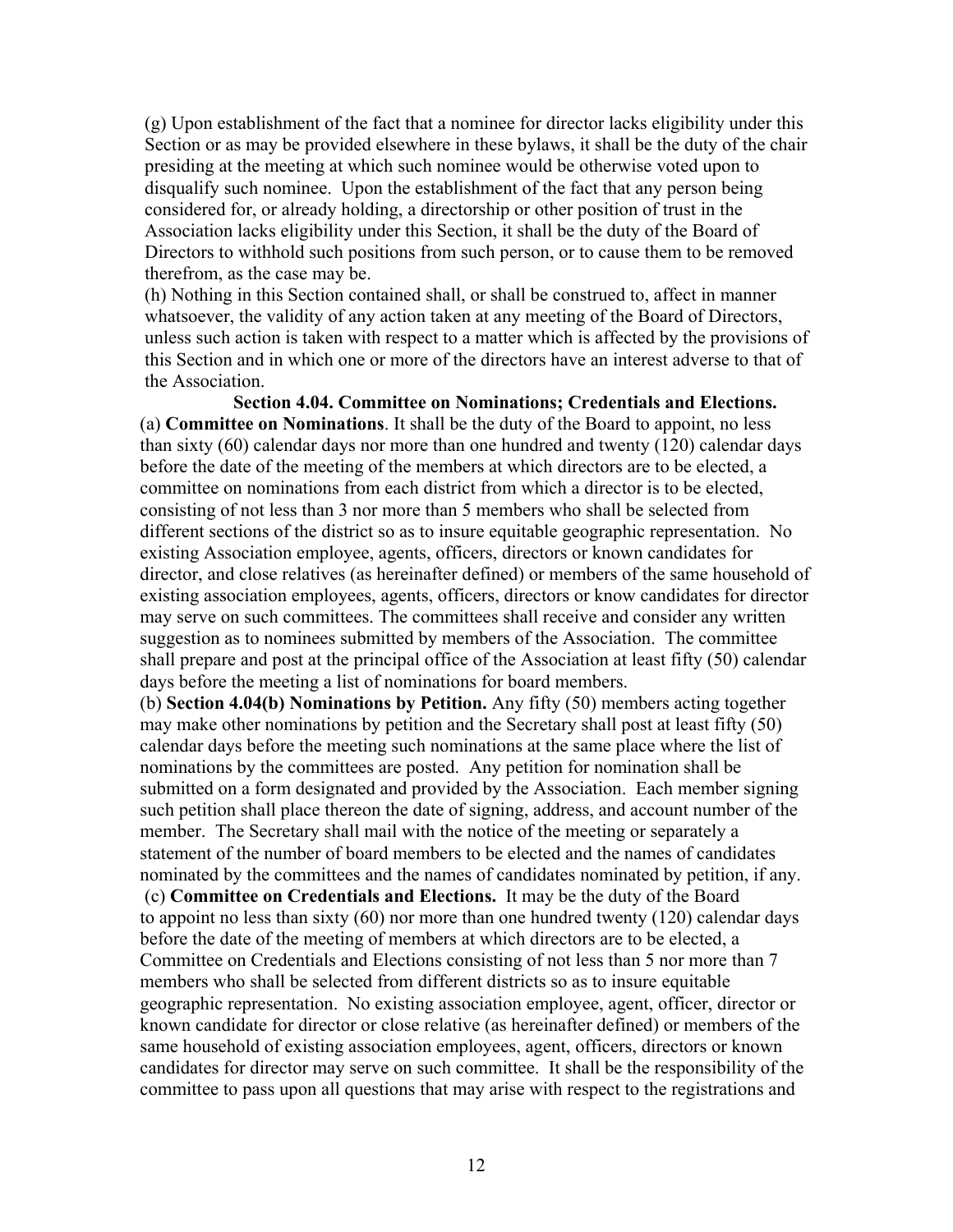qualifications of members in person or by proxy, the regularity of all petitions for Nominations of Directors, the qualifications of all nominees for director, to count all ballots cast in any election or other ballot vote taken, and to rule upon the effect of any ballots irregularly marked. In the exercise of its responsibility, the Credentials and Election Committee shall have available to it the advice of counsel provided by the Association. In the event a written protest or objection is filed concerning any election, such protest or objection must be filed during or within three (3) business days following the adjournment of the meeting in which the voting is conducted. The Credentials and Election Committee shall thereupon be reconvened, upon notice from its chairman, not less than seven (7) business days after such protest or objection is filed. The Committee shall hear such evidence as is presented by the protester(s) or objector(s), who may be heard in person, by counsel, or both, and any opposing evidence; and the Credentials and Election Committee, by a vote of a majority of those present and voting, shall within a reasonable time, but not later than thirty (30) business days after such hearing, render its decision, the result of which may be to affirm the election, to change the outcome thereof, or to set it aside. The Credentials and Election Committee's decision (as reflected by a majority of those actually present and voting on all matters covered by this Section) shall be final.

(d) In the event of any meeting of the members at which directors shall not be elected, the Board of Directors may nevertheless appoint a Credentials Committee to be appointed in the same manner as provided herein for the Committee on Credentials and Elections with full authority to finally pass upon all applicable matters herein provided as well as any other matters or questions which may be referred to it by the Chair of the meeting or the Board of Directors. The President of the Board, or the President's designee, shall preside at and conduct all meetings of the members with full authority to refer any questions deemed appropriate by the President or designee to the aforesaid Committee for decision. (e) Notwithstanding anything in this section contained, failure to comply with any of the provisions of this section shall not affect in any manner whatsoever the validity of any election of directors.

 **Section 4.05. Removal of Directors and Officers.** Any member for just cause may bring charges against an officer or director by filing them with the Secretary, together with a petition signed by at least ten percent (10%) of the members, requesting the removal of the officer or director in question. "Just cause" includes but is not limited to: official misconduct, gross negligence while in the performance of official duties and/or final conviction of a felony or misdemeanor involving moral turpitude. The removal shall be voted upon at the next regular or special meeting of the members and any vacancy created by such removal may be filled by the members at such meeting as set forth in Section 4.06. The director or officer against whom such charges have been brought shall be informed in writing of the charges previous to the meeting and shall have an opportunity at the meeting to be heard in person or by counsel or both and to present evidence, and the person or persons bringing the charges shall have the same opportunity.

 **Section 4.06. Vacancies.** Subject to the provisions of these bylaws with respect to the removal of directors, vacancies occurring in the Board of Directors shall be filled by a person meeting the qualifications of Section 4.03, and elected by a majority vote of the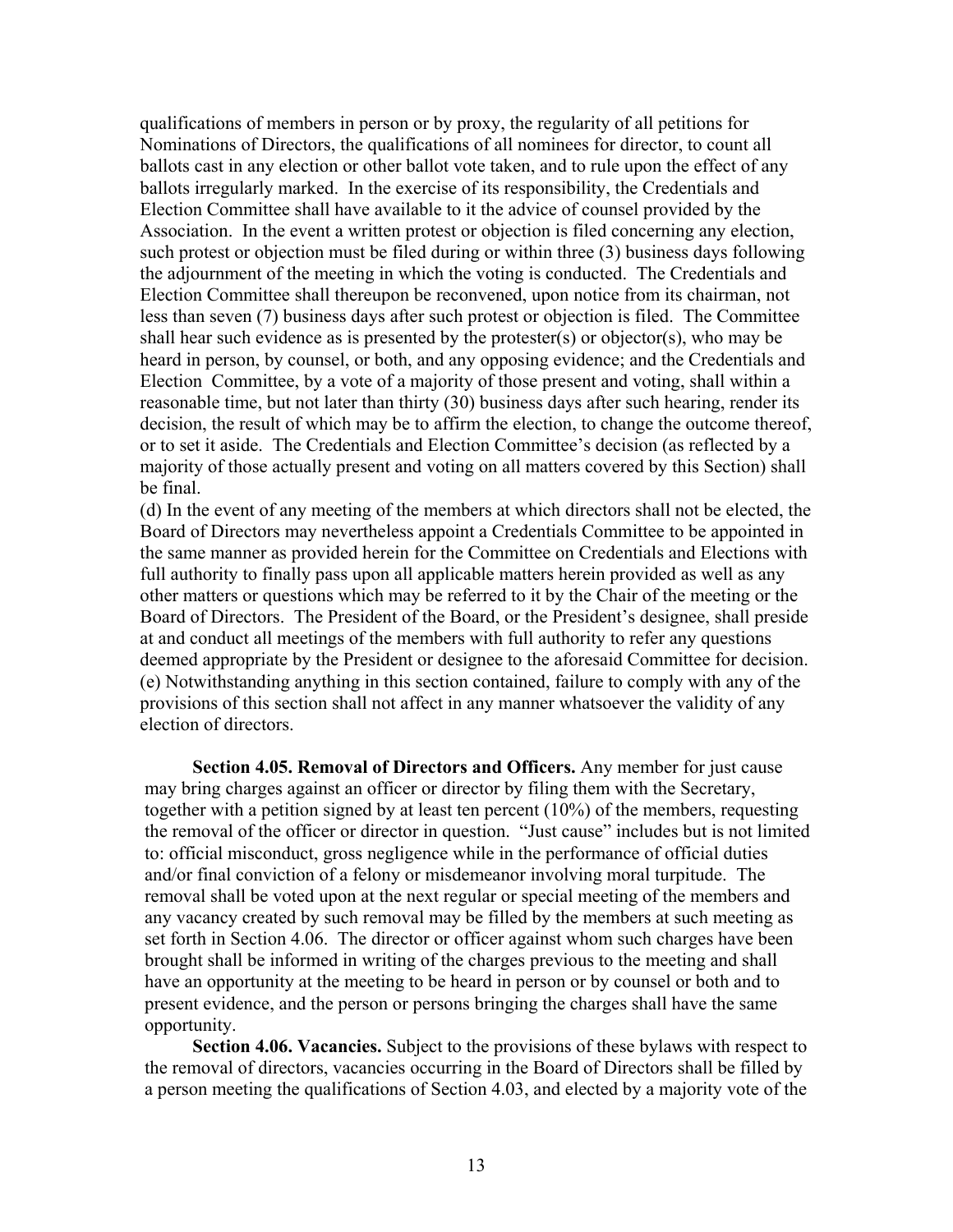remaining directors, and the directors thus elected shall serve the unexpired terms of the directors so replaced and until their successors shall have been elected and shall have qualified. The office of a director shall become vacant, and subject to being filled pursuant to this Section if (1) the director shall have failed to attend as many as three consecutive meetings of the board, whether special or regular, and at least two-thirds of the remaining directors in office determine, in their sole judgment, that such failure did not occur for justifiable cause and will likely recur; or (2) the Director, as determined in their sole judgment by at least two-thirds of the remaining directors in office, has become incapable of performing the duties of a director and such incapability is not likely to cease within a reasonable time; or (3) such director is no longer a bona fide resident of the District such director was elected to represent, and the Board finds such change of residence is permanent.

 **Section 4.07. Compensation, Reimbursement, Employment of Relatives.** (a) Directors shall be entitled to reasonable compensation for time spent and reimbursement for expenses incurred by them in the performance of their duties. Compensation of directors shall be in such amounts as may be authorized by the Board of Directors from time to time. Reimbursement to directors for expenses incurred while performing duties as such may be made either (1) by payment of the actual amount of such expenses upon presentation of an itemized account therefor, or (2) by the payment of such fixed sum for each occasion involving the performance of duties for the Association as may be authorized and deemed reasonable by the Board of Directors.

(b) No close relative of any director shall receive compensation for serving the Association unless the relative (1) has been in the regular employ of the Association immediately preceding the time the director to whom they are related become a director; or (2) Has been in the regular employ of the association immediately preceding the time the "close relative" classification is established, as the prohibition shall not apply if the "close relative" classification of the regular employee did not begin until after the employee began working for the Association; or (3) performs service certified by the Board as an emergency measure; or (4) receives compensation by authorization of the membership.

 **Section 4.08. "Close Relative" Defined.** As used in these bylaws "close relative" means a person who is related to the third degree by blood or marriage to a present employee or director, including step and adoptive kin. This includes, for instance: spouse, father, mother, son, daughter, brother, sister, grandparent, grandchild, niece, nephew, aunt, uncle, son-in-law, daughter-in-law, mother-in-law, father-in-law, sister-inlaw or brother-in-law.

 **Section 4.09. Rules and Regulations.** The Board of Directors shall have power to make and adopt such rules and regulations, not inconsistent with law, the Articles of Incorporation of the Association or these bylaws, as it may deem advisable for the management, administration and regulation of the business and affairs of the Association.

 **Section 4.10. Accounting System and Reports.** The Association's accounting system shall be of the type and form as may from time to time be designated by the Administrator of the Rural Electrification Administration of the United States of America, National Rural Utilities Cooperative Finance Corporation, and the Mississippi Public Service Commission and subject to all applicable laws, rules and regulations of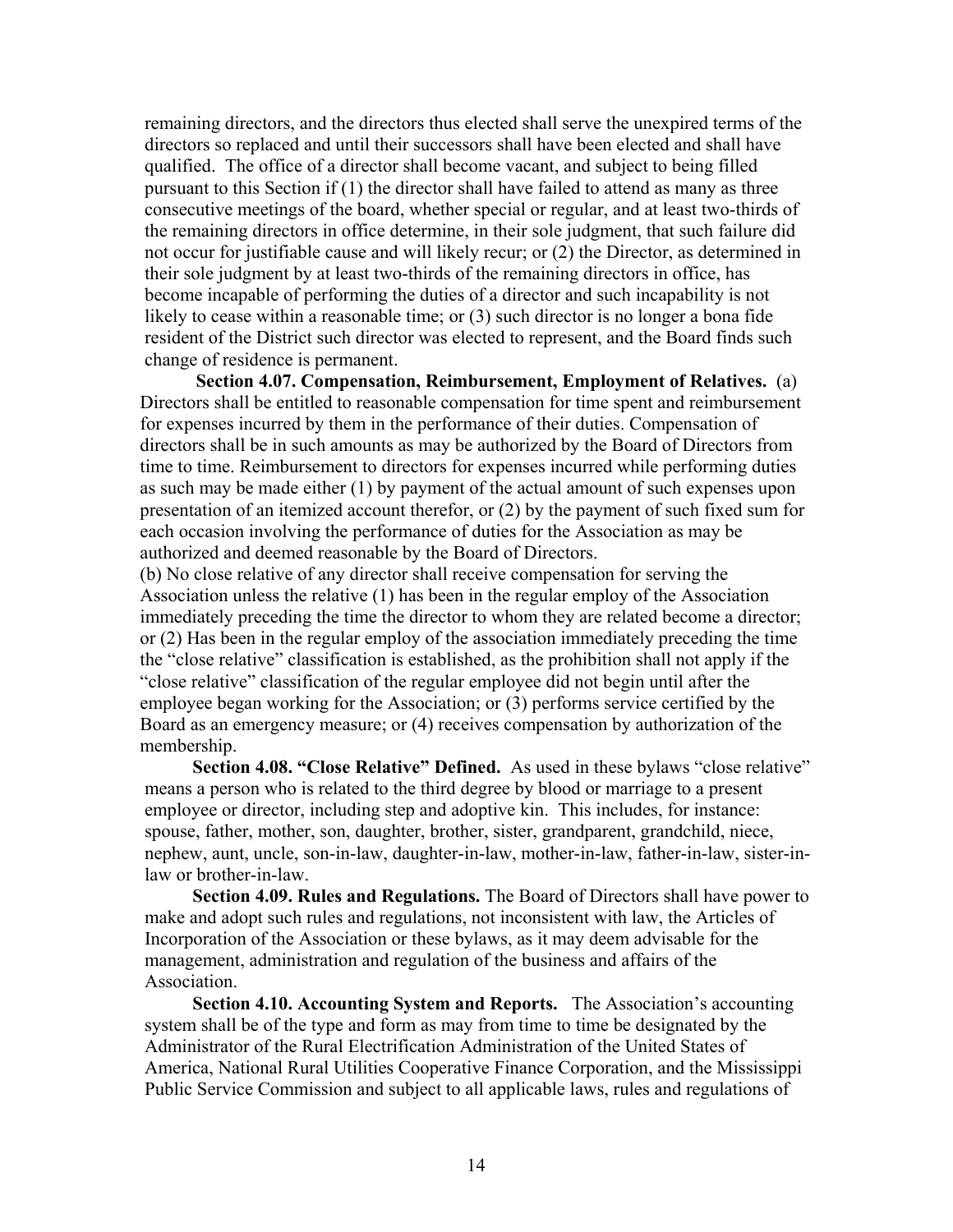any lawful regulatory body. A complete audit of the accounts, books and financial condition of the Association shall be made as of and as soon as practical after the end of each fiscal year by a certified public accountant. A report on such audit may be submitted to the members at the following annual meeting and shall be submitted to the Mississippi Public Service Commission and Public Utilities Staff for review and archiving. If deemed practical by the management of the Association, a summary of the financial status of the Association may be published annually, and such summary will be furnished to any member of the Association but only upon written request made therefor.

**Section 4.11. Indemnification and Liability Insurance.** (a) On the terms and conditions hereinafter stated, the Association or its insurer shall indemnify any director, officer or employee of the Association, including any former director, officer or employee of the Association, who is or was a party or is threatened to be made a party to any action, suit or proceeding, whether civil, criminal, administrative or investigative, by virtue of their position within the Association, for expenses, claims, liabilities, cost, judgments, fines, including attorney's fees reasonably incurred or imposed upon such person in connection with such actual or threatened action, suit, proceeding, or investigation and against any amount reasonably and with prior approval of the Board of Directors of the Association paid in settlement of any such actual or threatened suit, action or proceeding if:

- (1) The action complained of was undertaken in good faith; and
- (2) It was in good faith believed that:
	- (a) Actions taken in any official capacity of the Association were in its best interests;
	- (b) Conduct in any other capacity was at least not opposed to the Association's best interests; and
	- (c) In the case of any criminal proceeding, there was no reasonable cause to believe the conduct was unlawful.

The termination of a proceeding by judgment, order, settlement or conviction is not, of itself, determinative as to whether the requisite standard of conduct has been met. (b) The purpose of this provision is to remove any financial risk in connection with the good faith service of a director, officer or employee and to this end the Association shall secure and maintain adequate liability insurance governing such indemnification, expenses and attorney's fees to the extent that it is reasonably available as determined by the Board and, other provisions to the contrary notwithstanding, such indemnification as herein provided shall be provided at least to the extent of any applicable insurance coverages.

(c) The Association may pay for or reimburse the reasonable expenses incurred by a director, officer or manager who is a party to a proceeding in advance of final disposition of the proceeding if:

> (1) The individual furnishes the Association a written statement of their good faith belief that they have met the standard of conduct described in section 4.11 (a) above: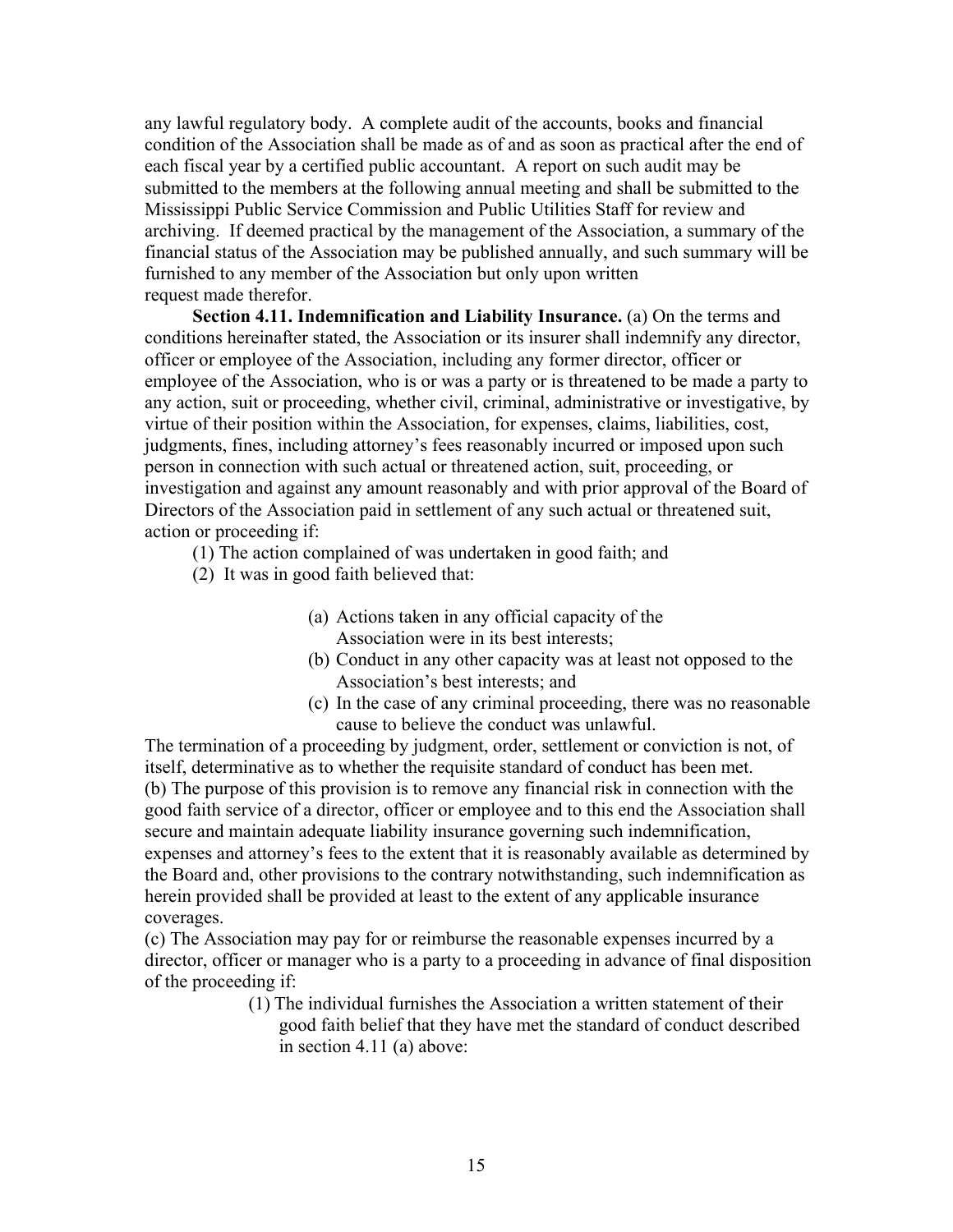- (2) The written statement reflects an agreement by the individual to repay the advance if it is ultimately determined that they did not meet the standard of conduct; and
- (3) A determination is made that the facts then known to those making the determination would not preclude indemnification.

 The undertaking required by subsection 4.11 (c) above shall be an unlimited general obligation of the director, officer, or manager but need not be secured and may be accepted without reference to financial ability to make repayment.

(d) There shall be no indemnification of any director, officer or employee of the Association if the Board of Directors affirmatively finds that they did not meet the standard of conduct outlined in Section 4.11 (a) above. In making such a determination, the Board of Directors must affirmatively state that sufficient facts exist to support a finding of non-compliance with the above described standard of conduct. Such an affirmative statement must be made by a majority of Board members who are not the object of the action, suit, proceeding or investigation. Should the entire Board of Directors be made the object of such action, suit, proceeding or investigation, then there shall be appointed by the Board of Directors of the Association an independent committee made up of three (3) members whose sole purpose shall be to make such a determination on the issue of indemnification.

(e) There shall be no indemnification of any director, officer or employee wherein the individual is adjudged by the Board of Directors to be guilty of misconduct, gross negligence, or an illegal act or acts in the performance of his or her duties. (f) The provisions of this Section shall be inapplicable to any action brought by the Association against any officer or director otherwise indemnified hereunder or in connection with any other proceeding charging improper personal benefit to the one so charged, whether or not involving action in an official capacity, in which they are adjudged liable on the basis that personal benefit was improperly received. (g) The provisions of this section shall be applicable to actions or proceedings commenced after the adoption hereof, whether arising from acts or omissions occurring before or after the adoption hereof, and to any such officers or directors who should hereinafter cease to be officers and directors, and shall inure to the benefit of their heirs and legal representatives.

## **ARTICLE V MEETINGS OF DIRECTORS**

 **Section 5.01. Regular Meetings.** A regular meeting of the Board of Directors shall be held monthly at such time and place as the Board of Directors may provide by resolution. Such regular monthly meetings may be held without notice other than such resolution fixing time and place thereof.

 **Section 5.02. Attendance by Members at Meetings of the Board of Directors.** (a) Regular meetings of the Board of Directors shall be open to the members of the Association unless the Board goes into executive session. Meetings of the Board of Directors shall not be open to non-members except upon express invitation of the Board. Executive sessions which are not open to members may be held when the Board of Directors discusses any of the following.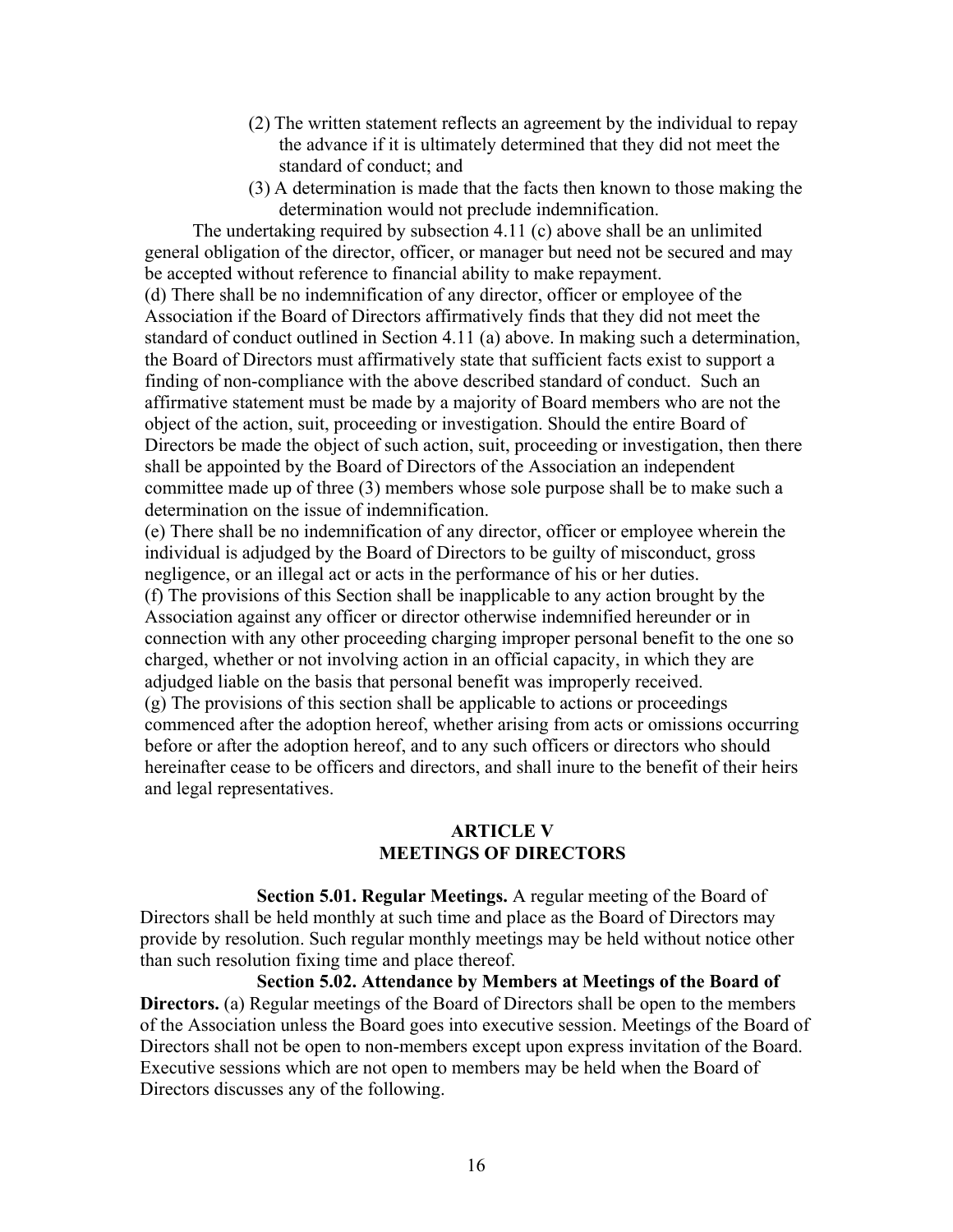- (1) transaction of business and discussion of personnel matters concerning the character, professional confidence of physical or mental health of a person;
- (2) strategy sessions or negotiations with respect to prospective litigation, litigation, or issuance of an appealable order when an open meeting would have a detrimental effect on the litigating position of the Association;
- (3) transaction of business and discussion regarding the report, development, or course of action regarding security personnel, plans, or devices;
- (4) investigative proceedings regarding allegations of misconduct or violation of law;
- (5) cases of extraordinary emergency which would pose immediate or irrevocable harm or damage to persons and/or property;
- (6) transactions of business and discussion regarding the prospective purchase, sale or leasing or lands or chattels or the negotiations for or acquiring of easements or right-of-way,
- (7) transaction of and/or discussion of negotiations regarding the location, relocation, or expansion of Association facilities;
- (8) discussion of terms of employment or termination of employees;
- (9) discussion of such matters as would be recognized by the courts as legally privileged;
- (10) any other business which the Board in its discretion deems to be of a sensitive nature.

 (b) Members of the Association may address the Board at a regular meeting regarding any suggestions for better service, grievances, or any other matter affecting the Association, provided that the member has at least fifteen (15) business days in advance of the meeting executed a written request, in a form and manner prescribed by the Association, which will include the subject matter to be addressed and provide such information as is necessary to enable the Association to investigate the matter. The president or acting president of the Board of Directors may limit the format and length of any member or non-member's presentation. The Board of Directors may defer any presentation by a member to the next scheduled Board meeting due to the number of members seeking to address the Board of Directors at the meeting, or due to the length of any address or addresses. A nonmember of the Association may not address the Board of Directors unless specifically invited by the Board of Director, after executing a written request as provided above.

**Section 5.03. Special Meetings.** (a) Special meetings of the Board of Directors may be called by the President or any three (3) directors. The person or persons authorized to call special meetings of the Board of Directors may fix the time and place (which shall be in Pike County, Mississippi), for the holding of any special meeting of the Board of Directors called by them;

(b) but in case of any emergency or unusual circumstances rendering such action expedient, special meetings shall be held in any part of the territory served by the Association, unless two thirds (2/3) of the directors consent to it being held in some other place in Mississippi or elsewhere.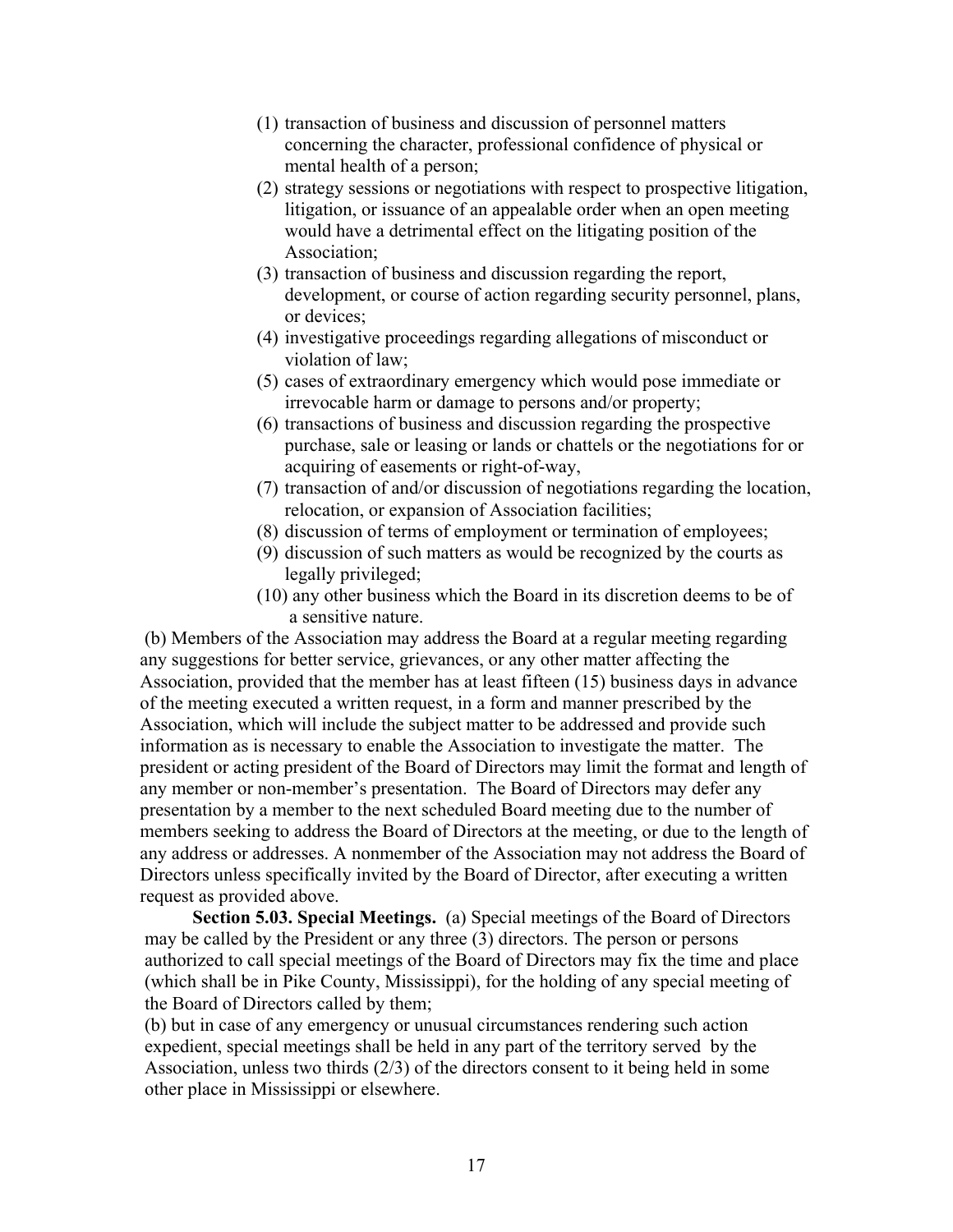(c) Special meetings may be held via telephone conference call, without regard to the actual location of the directors at the time of such telephone conference meeting, if all the directors consent thereto.

**Section 5.04. Notice.** Notice of the time, place and purpose of any special meeting of the Board of Directors shall be given by or at the direction of the Secretary, or upon a default in this duty by the Secretary, by those directors calling a special meeting or by any director in the case of a meeting whose date, time and place have already been fixed by Board resolution, at least three (3) business days previous thereto, by written notice, delivered personally, electronically, or mailed to each director at their last known address. If mailed, such notice shall be deemed to be delivered when deposited in the United States mail in a sealed envelope so addressed, with postage thereon prepaid. The attendance of a director at any meeting shall constitute a waiver of notice of such meeting, except when a director shall attend a meeting for the express purpose of objecting to the transaction of any business because the meeting shall not have been lawfully called or convened. In case of an emergency confirmed by a quorum of directors, twenty-four (24) hours' notice may be given by telephone and/or electronically and/or delivered to the directors' last known address to convene a special meeting of the board.

 **Section 5.05. Quorum.** A majority of the Board of Directors shall constitute a quorum for the transaction of business at any meeting of the Board, provided, that if less than such majority of the Board of Directors is present at said meeting, a majority of the directors present may adjourn the meeting from time to time provided that the Secretary shall notify any absent board members of the time and place of such adjourned meeting. A director who by law or these bylaws is disqualified from voting on a particular matter shall not, with respect to consideration of and action of that matter, be counted in determining the number of directors in office or present. The act of a majority of the directors present at a meeting at which a quorum is present shall be the act of the Board of Directors, except that a two-thirds (2/3) majority shall be required to sell assets of the system.

#### **ARTICLE IV OFFICERS**

**Section 6.01. Number.** The officers of the Association shall be a President, Vice President, Secretary and Treasurer, and other such officers as from time to time be deemed desirable by the Board of Directors. The offices of Secretary and of Treasurer may be held by the same person.

 **Section 6.02. Election and Term of Office.** The officers may be elected annually by secret, written ballot or by any other proper method, without prior nomination, by and from the Board of Directors at the first meeting of the Board of Directors held after each annual meeting of the members. If the election of officers shall not be held at such meeting, such election shall be held as soon thereafter as conveniently may be. Each officer shall hold office until the first meeting of the Board of Directors following the next succeeding annual meeting of members, or until a successor shall have been duly elected and shall have qualified, subject to the provisions of these bylaws with respect to the removal of officers.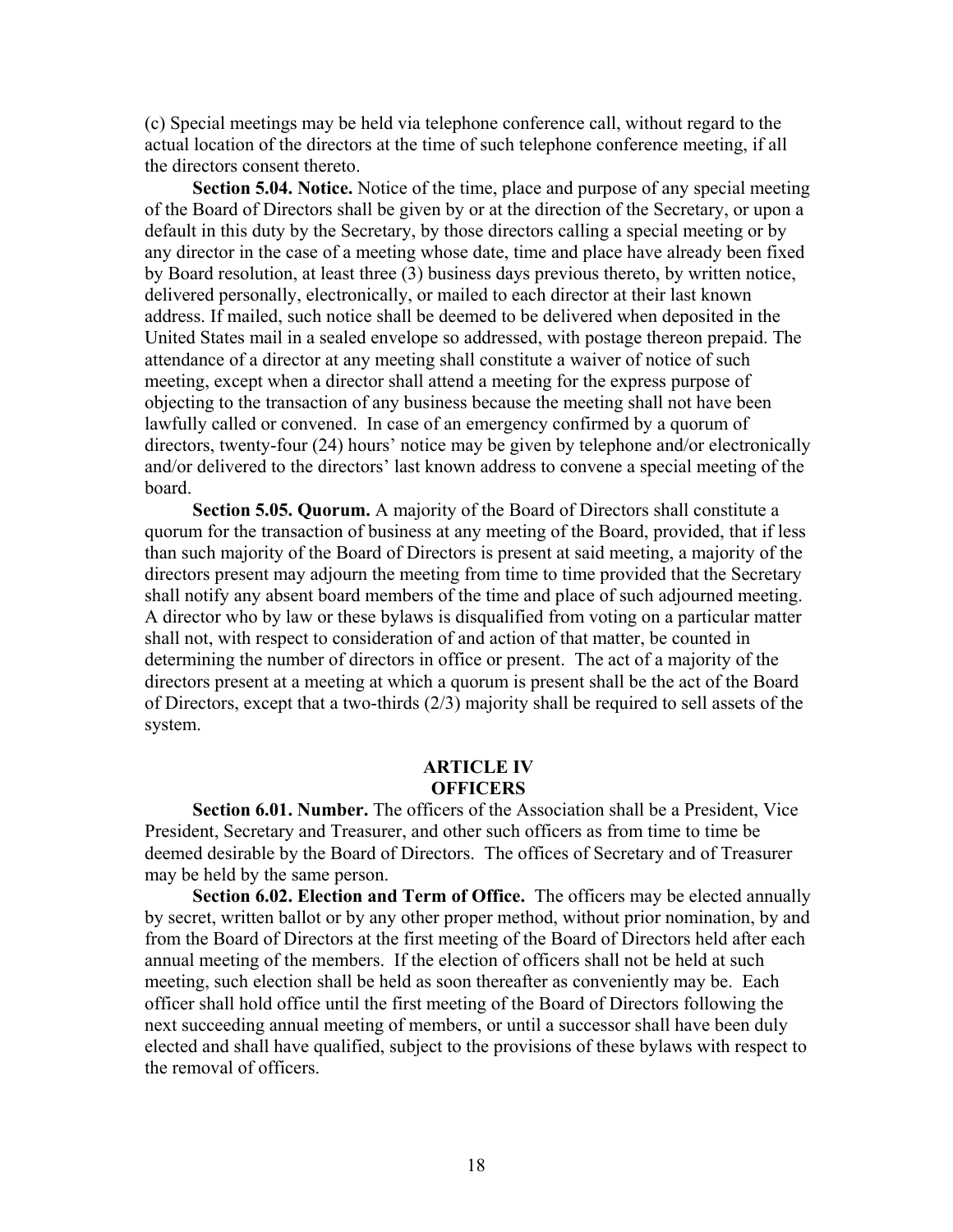**Section 6.03 Removal.** Any officer or agent elected or appointed by the Board of Directors may be removed by the Board of Directors whenever in its judgment the best interests of the Association will be served thereby.

 **Section 6.04. Vacancies**. Except as otherwise provided in these bylaws, a vacancy in any office may be filled by the Board of Directors for the unexpired portion of the term.

## **Section 6**.**05. President.** The President:

- (a) shall preside at all meetings of the Board of Directors and all meetings of the members; provided, that the President shall have the authority to appoint any person to serve as chair for any special or regular meeting of the members, such chair to have all duties and responsibilities of the President of the Association while so presiding;
- (b) shall sign, with the Secretary, any deeds, mortgages, deeds of trust, notes, bonds, contacts or other instruments authorized by the Board of Directors to be executed, except in cases where the signing and execution of thereof shall be expressly delegated to some other officer or agent of the Association by the Board of Directors or these bylaws, or shall be required by law to be otherwise signed or executed;
- (c) shall appoint all committees of the Board of Directors and of the Association, both standing committees and temporary committees, except where otherwise provided by these bylaws, and shall serve as ex officio member of all committees except the Committee on Nominations and the Credentials and Election Committee; and
- (d) in general shall perform all duties incident to the office of President and other such duties as may be prescribed by the Board of Directors from time to time.

**Section 6.06. Vice President.** In the absence of the President, or in the event of an inability or refusal to act, the Vice President shall perform the duties of the President, and when so acting, shall have all the powers of and be subject to all the restrictions upon the President. The Vice President shall also perform such other duties as from time to time may be assigned by the Board of Directors.

**Section 6.07. Secretary**. The Secretary shall:

- (a) keep the minutes of the meeting of the members and of the Board of Directors in one or more books provided for that purpose;
- (b) see that all notices are duly given in accordance with these bylaws or as required by law;
- (c) be custodian of the corporate records and of the seal of the Association and affix the seal to all documents, the execution of which on behalf of the Association under its seal is authorized in accordance with the provisions of these bylaws;
- (d) keep a register of names and post office addresses of all members;
- (e) have general charge of the books of the Association;
- (f) keep on file at all times a complete copy of the Articles of Incorporation and bylaws of the Association containing all amendments thereto (which copy shall always be open to the inspection of any member); and
- (g) in general perform all duties incident to the office of Secretary and such other duties as from time to time may be assigned by the Board of Directors.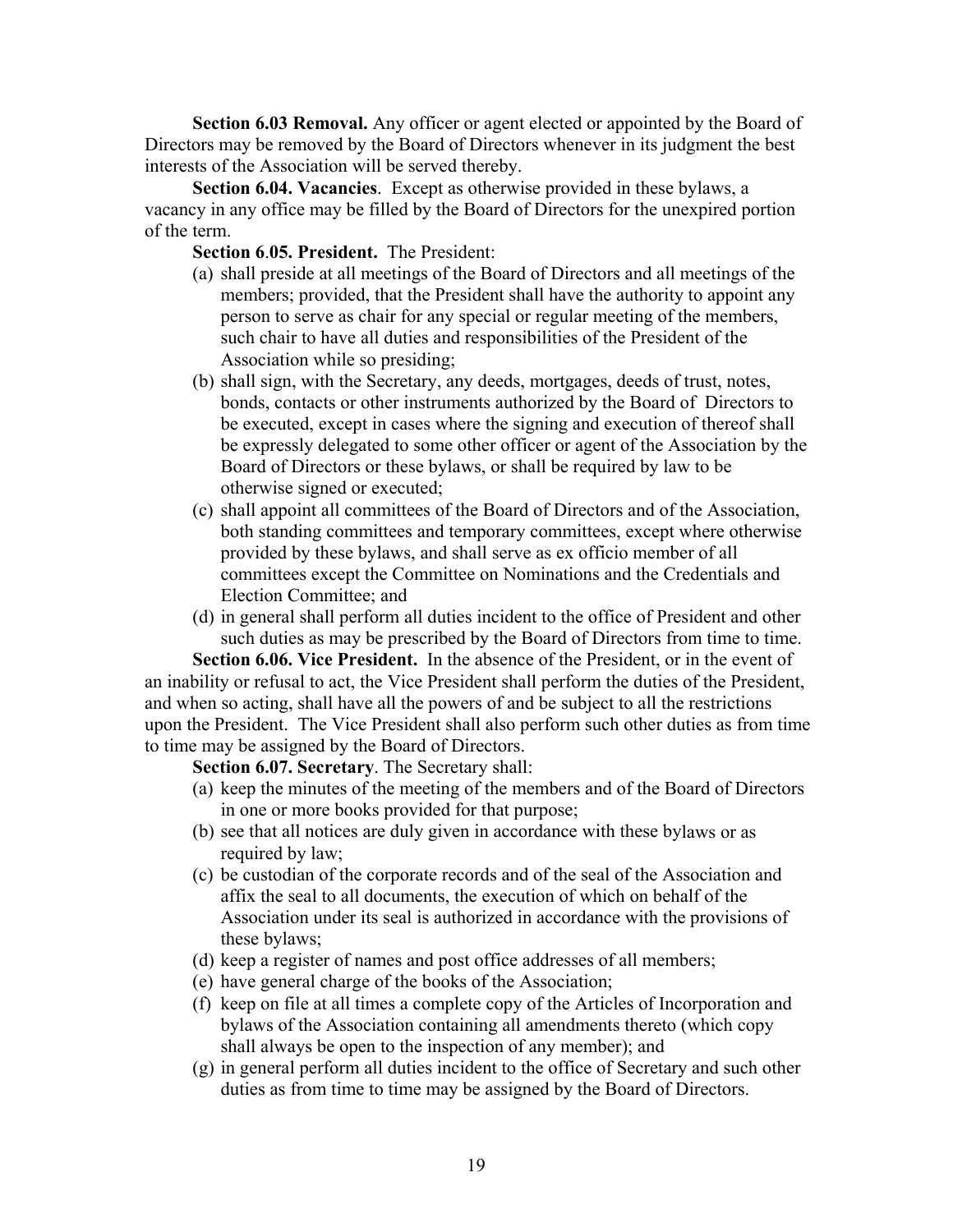**Section 6.08 Treasurer.** The Treasurer shall be responsible for:

- (a) custody of all funds and securities of the Association;
- (b) the receipt of and the issuance of all receipts for all monies in the name of the Association in such bank or banks as shall be selected in accordance with the provisions of these bylaws; and
- (c) the general performance of all the duties incident to the office of Treasurer and such other duties as from time to time may assigned by the Board of Directors. **Section 6.09. Delegation of Secretary's and Treasurer's Responsibilities.**

Notwithstanding the duties, responsibilities and authorities of the Secretary and of the Treasurer hereinbefore provided in Section 6.07 and 6.08, the Board of Directors by resolution may, except as otherwise limited by law, delegate, wholly or in part, the

authority for, and the regular or routine administration of, one or more of each such officers' such duties to one or more agents, other officers or employees of the Association who are not directors.

 **Section 6.10. General Manager, Executive Vice President.** The Board of Directors shall appoint a General Manager, who may be, but who shall not be required to be a member of the Association, and who also may be designated Executive Vice President. Such officer shall from time to time perform such duties as the Board of Directors may require and shall have such authority as the Board of Directors may so vest.

 **Section 6.11 Bonds.** The Board of Directors in its discretion may require any officer, agent or employee of the Association to give bond in such amount and with such surety as it may determine. The costs of all such bonds shall be borne by the Association.

**Section 6.12 Compensation.** The compensation, if any, of any officer, agent or employee shall be fixed by the Board of Directors as a part of the overall budget of the Association.

 **Section 6.13. Reports.** The officers of the Association may submit at each annual meeting of the members reports covering the business of the Association for the previous fiscal year and showing the condition of the Association at the close of such fiscal year.

## **ARTICLE VII CONTRACTS, CHECKS AND DEPOSITS**

 **Section 7.01. Contracts.** Except as otherwise provided in these bylaws, the Board of Directors may authorize any officer or officers, agent or agents, to enter into any contract or execute and deliver any instrument in the name of or on behalf of the Association, and such authority may be general or confined to specific instances.

 **Section 7.02 Checks, Drafts, Etc.** All checks, drafts and other orders for payment of money, notes or other evidences of indebtedness issued in the name of the Association shall be issued by an officer or officers of the Association or by the General Manager or other employee as designated by the Board and in such manner as shall from time to time be determined by a resolution of the Board of Directors.

 **Section 7.03 Deposits.** All funds of the Association except petty cash shall be deposited or invested from time to time to the credit of the Association in such bank or banks or in such financial securities or institutions as the Board of Directors may select, not inconsistent with Miss. Code Ann. Section 77-5-247.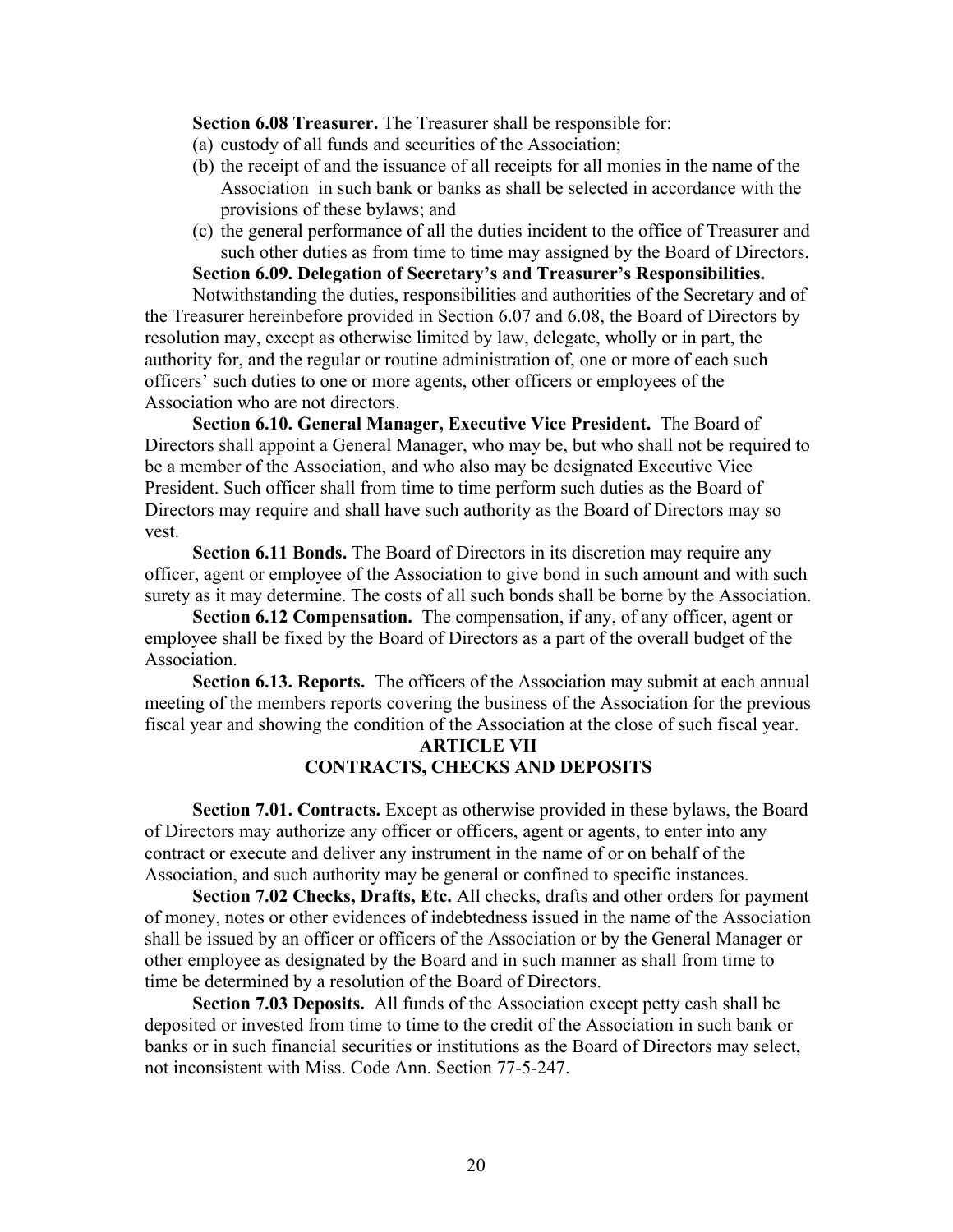## **ARTICLE VIII NONPROFIT OPERATION**

 **Section 8.01. Apportionment of Excess Revenues.** Mississippi Code 77-5-235 provides, in relevant part, that the Association's rates "shall be sufficient at all times to pay all operating and maintenance expenses necessary or desirable for the prudent conduct and operation of its business and to pay the principal of and interest on such obligations as the corporation may have issued and/or assumed in the performance of the purpose for which it was formed. The revenues and receipts of a corporation shall first be devoted to such operating and maintenance expenses and to the payment of such principal and interest and thereafter to such reserves for improvement, new construction, depreciation and contingencies as the board may from time to time prescribe. Revenues and receipts not needed for these purposes shall be returned to the members by such means as the board may decide, including through the reimbursement of membership fees, the implementation of general rate reductions, the limitation or avoidance of future rate increases, or such other means as the board may determine."

 **Section 8.02. Interest or Dividends on Capital Prohibited.** The Association shall at all times be operated on an association nonprofit basis for the mutual benefit of its members. No interest or dividends shall be paid or payable by the Association on any capital furnished by its members unless otherwise required by law or regulatory authority or by resolution of the Board of Directors.

 **Section 8.03. Patronage Capital in Connection with Furnishing Electric Energy.** (a) In the furnishing of electric energy the Association's operation will be so conducted that all members will through their patronage furnish capital for the Association. All members acknowledge the need of the Association for capital received from members to operate. In order to induce patronage and to assure that the Association will operate on a nonprofit basis, the membership has voted to vest in the Board of Directors, in its discretion and business judgment, the ability to allocate patronage capital to the accounts of members, rather than paying them in cash, for all amounts received and receivable from the furnishing of electric energy in excess of operating costs and expenses properly chargeable against the furnishing of electric energy. All such amounts in excess of total operating costs and expenses at the moment of receipt by the Association are received with the understanding that they are furnished by members as capital credits. The Association may pay by credits for each member to a capital account on the books of the Association all such amounts in excess of operating costs and expenses. The books and records of the Association shall be set up and kept in such a manner that at the end of the fiscal year the amount of capital if any, so furnished by the member is clearly reflected and credited in an appropriate records to the capital account of each member.

 (b) Each member agrees that all such amounts credited to the capital account of any member shall have the same status as though they have been paid to the member in cash each year pursuant to a legal obligation to do so and the member had then furnished the Association corresponding amounts of capital to the Association for its use in conducting the business of the Association.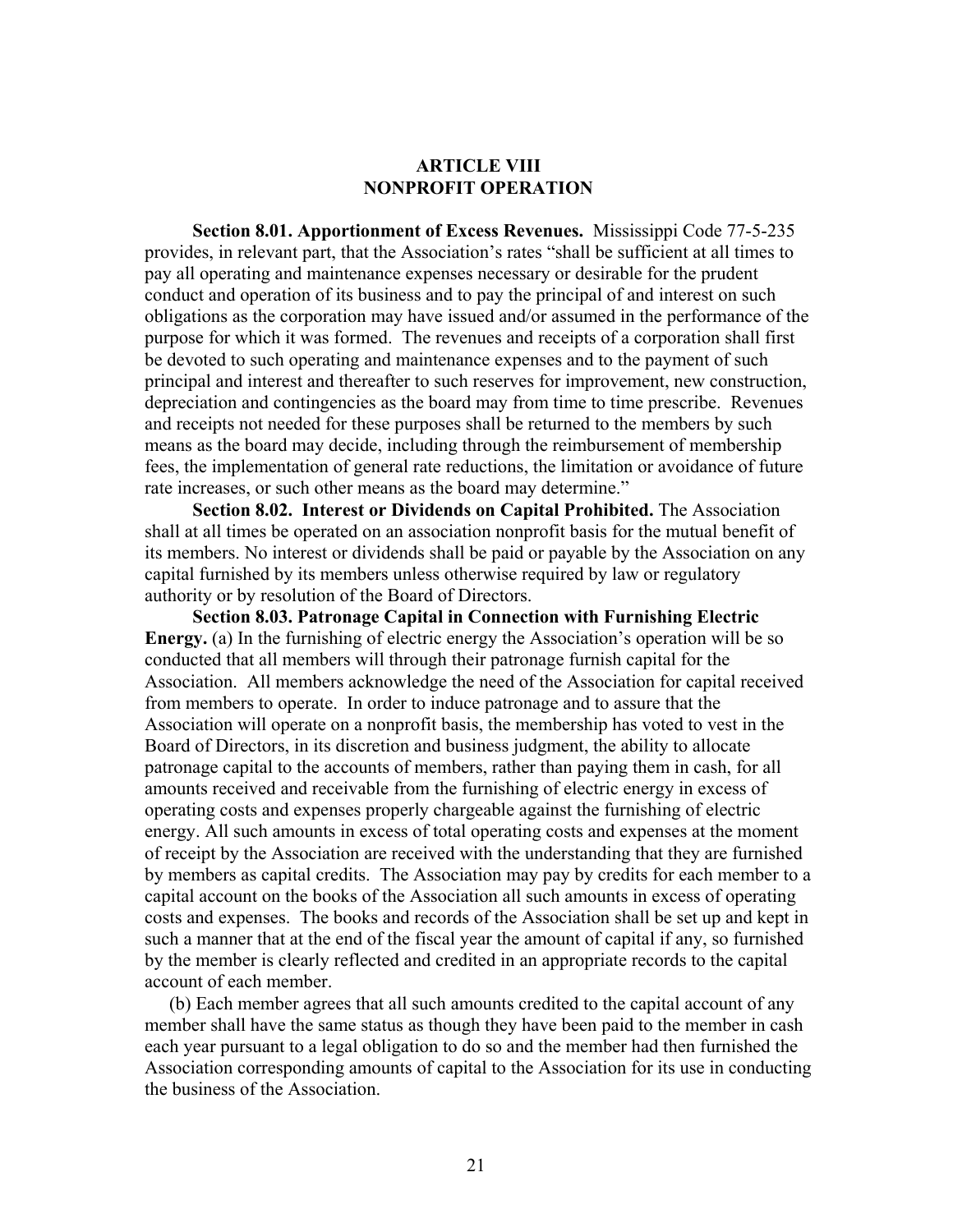(c) All other amounts received by the Association from its operations in excess of the costs and expenses shall, insofar as permitted by law, be (1) used to offset any losses incurred during the current or any prior fiscal year and (2) to the extent not so allocated shall be included as part of the capital credited to the accounts of members, as herein provided.

 (d) In the event of a bid or proposal to purchase most or all of the assets of the Association, outstanding capital credits will be calculated and set up on the books of the Association as an outstanding indebtedness against the Association, to be assumed by the prospective purchaser in the event the sale takes place.

 (e) If, at any time prior dissolution or liquidation, the Board of Directors shall determine in its sole discretion that the financial condition of the Association will not be impaired thereby, the capital then credited to members' accounts may be retired in full or in part. The Board of Directors shall have the discretion in the exercise of its business judgment to determine the method, basis, priority and order of retirement, if any, for all amounts heretofore and hereafter furnished as capital.

- 1. Retirement of capital credits is the actual payment, as provided by subsection 2 below, of patronage capital to the Association members to whom it has previously been allocated. The Board may, in its discretion, utilize its business judgment to retire patronage capital as allocated on the books of the Association so long as the retirement is consistent with sound business and management practices and the financial stability of the Association will not be impaired thereby. If the Board, in its discretion, utilizes its business judgment to retire patronage capital to members either upon their death, termination of electric service, or bankruptcy, then the retirement may be discounted in the exercise of the Board's business judgment.
- 2. When the Board has determined, pursuant to subsection (1) above, that patronage capital shall be retired, the retirement may be accomplished in the manner determined by the Board, including by a bill credit or by the mailing of payment or notice of payment to the person's last known address of record on file with the Association. No interest shall be paid or payable by the Association on any patronage capital furnished by its members.

(f) In no event may the Board of Directors retire capital such that it would cause the Association to fall out of compliance with the provisions of any of its mortgage, deed of trust, loan contract, or other security instruments executed by the Association to secure any indebtedness of the Association.

(g) The Board of Directors shall have the power to adopt rules providing for the separate retirement of that portion of capital credited to the account of the Association by an organization furnishing electric service to the Association. When capital credited to the account of the Association is retired by an organization furnishing electric service to the Association, any funds returned to the Association will be distributed to the membership on a pro rata basis based on the patronage during the years when the capital was credited to the account of the Association.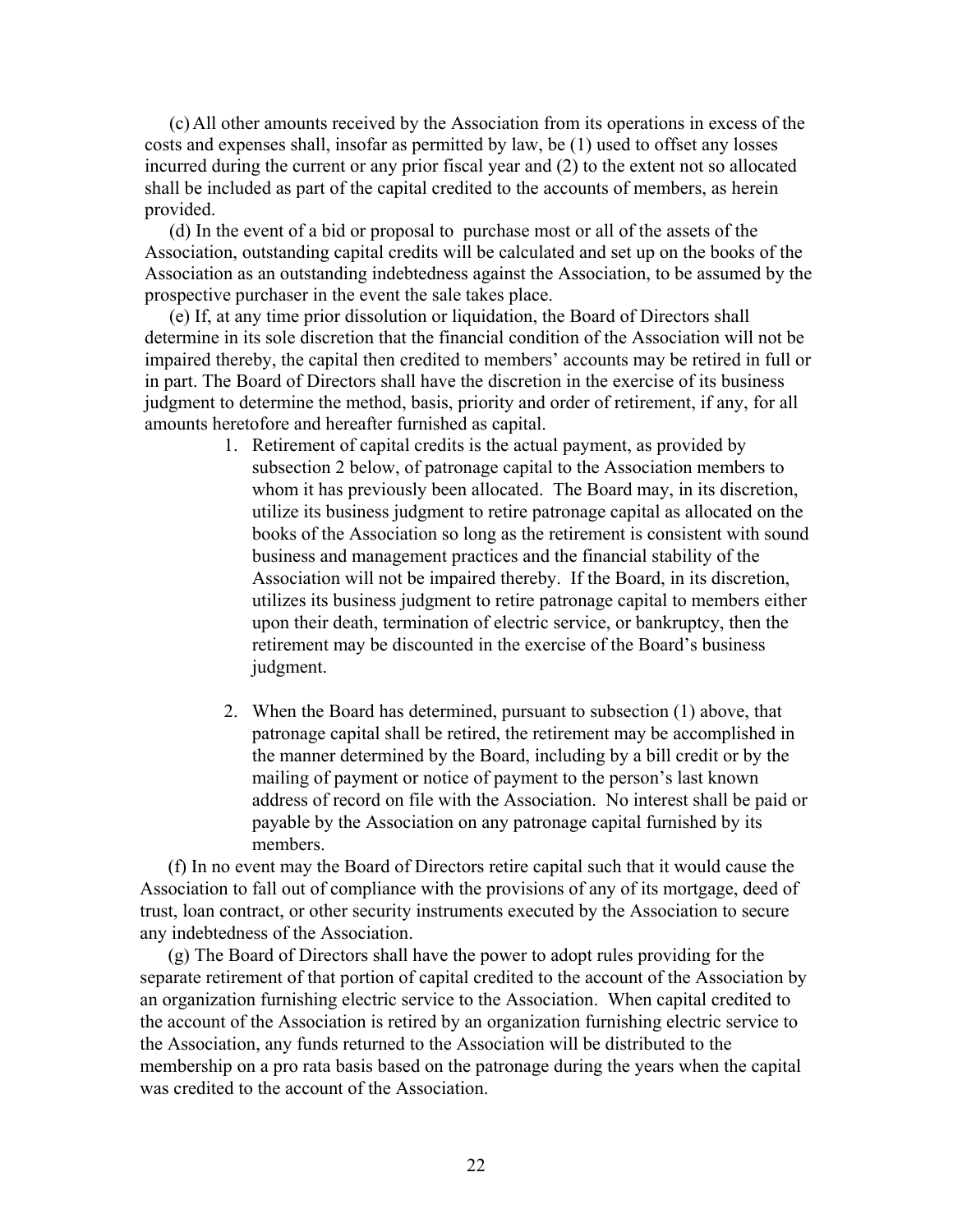(h) Capital credited to the account of each member shall be assignable only on the books of the Association pursuant to written instructions from the assignor and only to successors in interest or successors in occupancy in all or part of such members' premises served by the Association unless the Board of Directors, in its discretion and business judgment, shall determine otherwise.

 (i) The Association, before retiring any capital credited to any members' account, shall deduct therefrom any amount owing by such member to the Association together with interest thereon at the statutory rate on judgments in effect when such amount became overdue, compounded annually.

 (j) To the extent the membership disagrees with the decisions of the Board of Directors with respect to the allocation or retirement of capital credits, the member may seek arbitration pursuant to Section 11.05 of the Bylaws, but only after the member has first provided written notice to the Board of Directors at least fifteen (15) calendar days in advance of the next scheduled regular monthly Board meeting and provided the Board of Directors with a reasonable time to investigate and respond to the matter.

 (k) Notwithstanding any other provisions of these bylaws, the Board of Directors, at its sound discretion and business judgment, shall have the power at any time upon the death of any member, if the legal representatives of the estate shall request in writing that the capital credited to any such member be retired prior to the time such capital would otherwise be retired under the provision of these bylaws, to retire, at a discounted rate as determined by the Board of Directors from time to time, capital credited to any such member as the Board of Directors shall determine; provided, however that the financial condition of the Association will not be impaired thereby.

 (l) The members of the Association acknowledge that the terms and provisions of the Certificate of Incorporation and bylaws shall constitute a binding contract between the Association and each of its members, and both the Association and the members are bound by such contract, as fully as though each member individually signed a separate instrument containing such terms and provisions.

 **Section 8.04. Dissolution or Liquidation.** (a) In the event of dissolution or liquidation of the Association, after all outstanding indebtedness of the Association shall have been paid, any outstanding capital credits shall be retired without priority on a pro rata basis before any payments are made on account of property rights of members.

 (b) The remaining liquidation proceeds, if any, shall be distributed ratably among all members of the Association.

 **Section 8.05. Patronage Refunds in Connection with Furnishing Other Services.** In the event that the Association should engage in the business of furnishing goods or services other than electric energy, all amounts received and receivable therefrom which are in excess of costs and expenses property chargeable against the furnishing of such goods or services may, in the discretion of the Board of Directors and insofar as permitted by law, be allocated to a capital account, prorated annually on a patronage basis and retired to those members, from whom such amounts were obtained using the procedures set forth in Section 8.01 and 8.03 herein.

## **ARTICLE IX ACCESS TO ASSOCIATION RECORDS**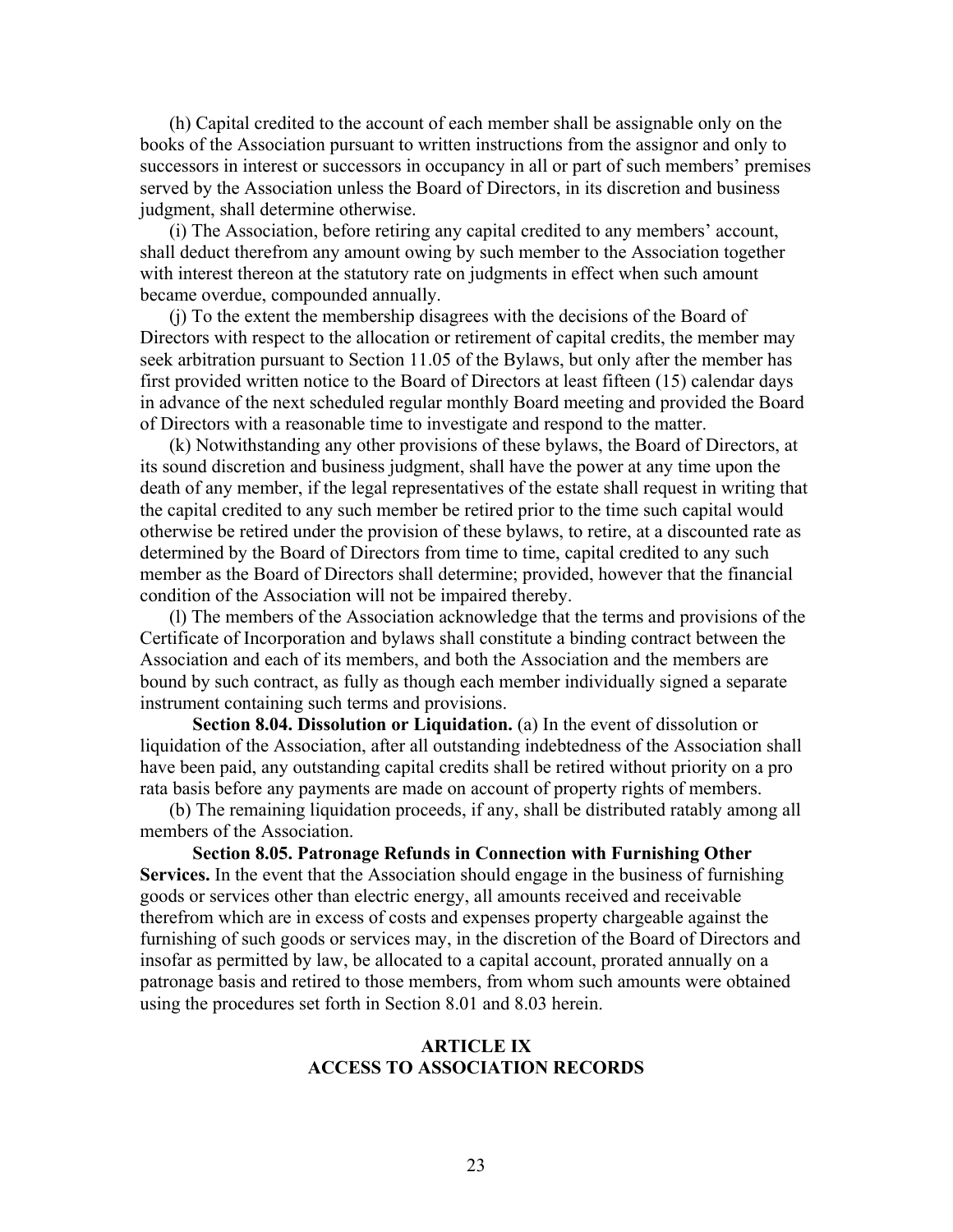**Section 9.01. Access to Corporate Records.** Upon timely and reasonable written request, in a form and manner prescribed by the Association, members of the Association may be entitled to examination of Association records and information where the General Manager and the Association's general counsel, or the Board of Directors agree that the request is in good faith, that the information requested and the purpose for which it is requested are materially germane to the requesting person's status and interest as a member of the Association, where the furnishing of information will not be inimical to the Association's best interest, and where the release of such information will not subject the Association to litigation or invade the privacy of any person. The Association's response to requests from members for Association information shall be governed by the following rules and procedures.

 (a) No requests for information shall be considered until the requesting member fills out and executes an information request form.

 (b) The request form as executed will be reviewed as soon as possible by the General Manager who, before acting, shall consult with the Association's general counsel. If both conclude that:

(1) the request is in good faith,

 (2) the information requested and the purpose for which it is requested are materially germane to the requesting member's status and interest as a member of the Association,

 (3) furnishing the requested information will not be inimical to the Association's best interests, and

 (4) the release of such information will not subject the Association to litigation or invade the privacy of any person, then a time and manner will be provided for making such information available during normal business hours.

 If either or both disagree to the applicability of any of the foregoing factors the matter will be referred to the Board of Directors for decision based upon those same factors.

### **ARTICLE X**

## **SALE OR LEASE OF ASSETS OF THE ASSOCIATION**

 **Section 10.01. Vote of the Members Not Required.** The Board of Directors may, without authorization of the members, sell, mortgage, lease or otherwise encumber or dispose of

 (a) any of its property which, in the judgment of the Board of Directors, is neither necessary nor useful in operating and maintaining the Association's system and which in any one (1) year shall not exceed ten percent (10%) in value of all of the property of the Association, or

(b) merchandise.

 This Section and the other provisions of this article, however, shall have no application to the mortgaging or encumbering of the property of the Association for the purpose of borrowing money.

**Section 10.02 Vote Required.** (a) For property of the Association to be sold, leased, or disposed of other than in Section 10.01, the same must be first authorized by the affirmative vote of at least sixty percent (60%) of the members of the Association.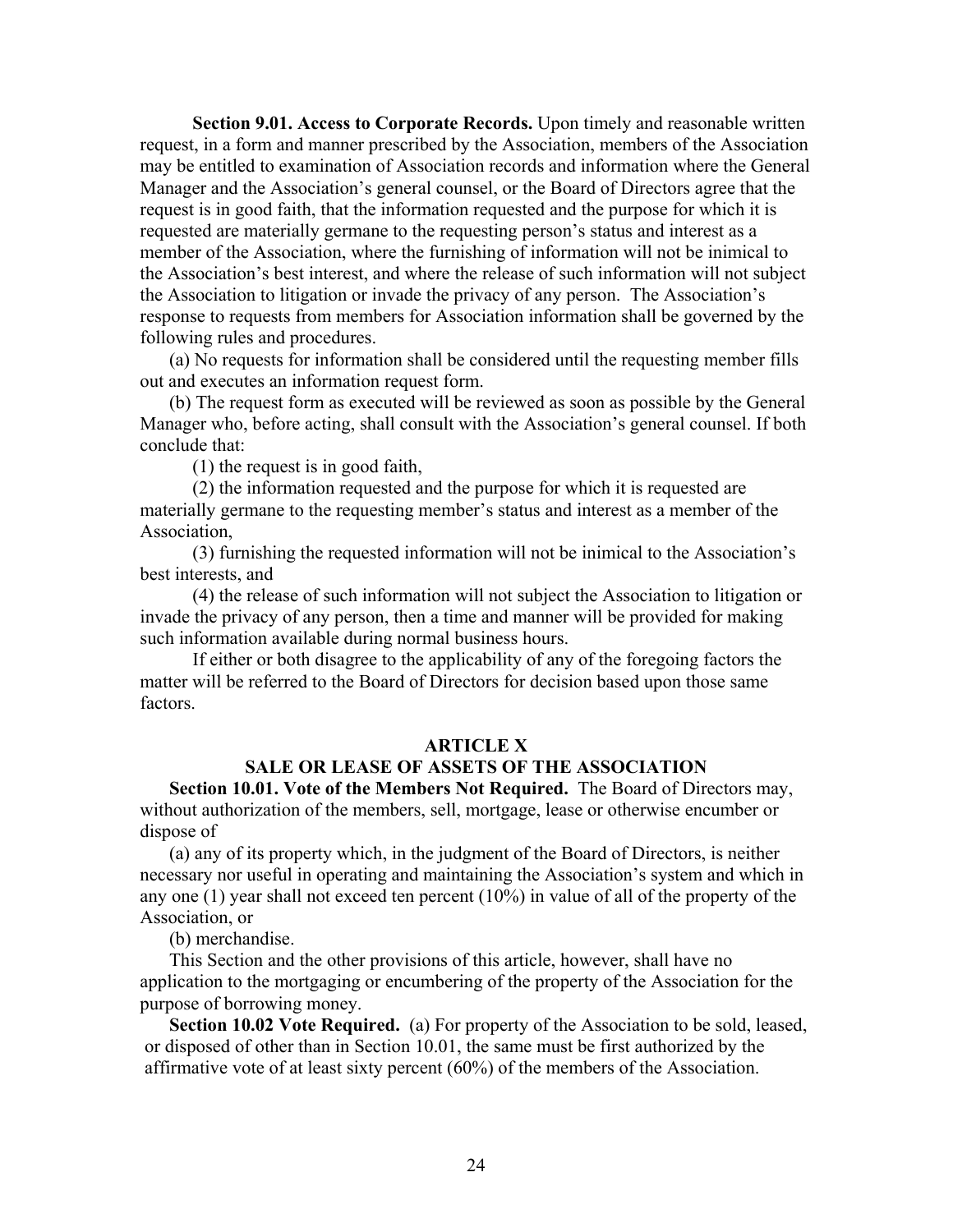(b) Any proxy authorizing a vote for or against a proposal to sell, lease or otherwise dispose of property of the Association must satisfy the requirements set by the Securities and Exchange Commission Rule 14A-4. Any proxy authorizing a vote for or against a proposal to sell, lease or otherwise dispose of property of the Association obtained prior to the date notice is mailed shall be deemed invalid for purposes of determining whether the required member vote pursuant to this Section has been obtained.

**Section 10.03. Procedural Requirements.** (a) A proposal to sell property of the Association may be considered and voted on at the annual meeting of members or a special meeting of members called for such purpose. A meeting of the members of the Association for the purpose of considering and voting upon the sale, lease or other disposition of property of the Association to a particular Purchaser or to any person controlling, controlled by, or under common control with such Purchaser (an "Affiliate") shall not be held more than once in any twelve month period. (b) In order for any proposal to sell, lease or otherwise dispose of property of the Association to be properly brought before an annual or special meeting of the members, the requirements of Section 77-5-237, Mississippi Code (1972) must be met, and in addition the following requirements must be satisfied:

- (1)The Association must have provided written notification of the offer of purchase to any lender desiring to receive such notification or to any generation and transmission association of which the Association is a member. The notification of the offer of purchase must contain all of the information provided to the Association, its management and Board of Directors, or which is filed with the Public Service Commission.
- (2)The disclosure required by Section 77-5-237 Mississippi Code (1972) and any additional disclosure required by these bylaws must have been received in a form to allow management and the Board of Directors ample opportunity to review same.
- (3)The Purchaser must have agreed in writing to assume those obligations of the Association as required by Section 77-5-237 Mississippi Code (1972), and other provisions of these bylaws.
- (4)The Purchaser must have agreed in writing to indemnify the Association and its members against any damage, liability or loss (including, without limitation, reasonable attorneys' fees, interest, penalties, judgments and amounts paid in settlement of, any claim, suit, action or proceeding) sustained, incurred, paid or required to be paid by the Association arising out of any act or omission of the Association or Purchaser occurring before or after the sale of property of the Association to the Purchaser.

 **Section 10.04. Required Disclosure.** Any Purchaser shall prepare and deliver to the Board of Directors of the Association a written disclosure statement containing the following information and documents:

- (a) that information as required by Section 77-5-237, Mississippi Code (1972);
- (b) any plans or proposal of the Purchaser or an Affiliate of the Purchaser concerning the future conduct of the business of the Association including, but not limited to;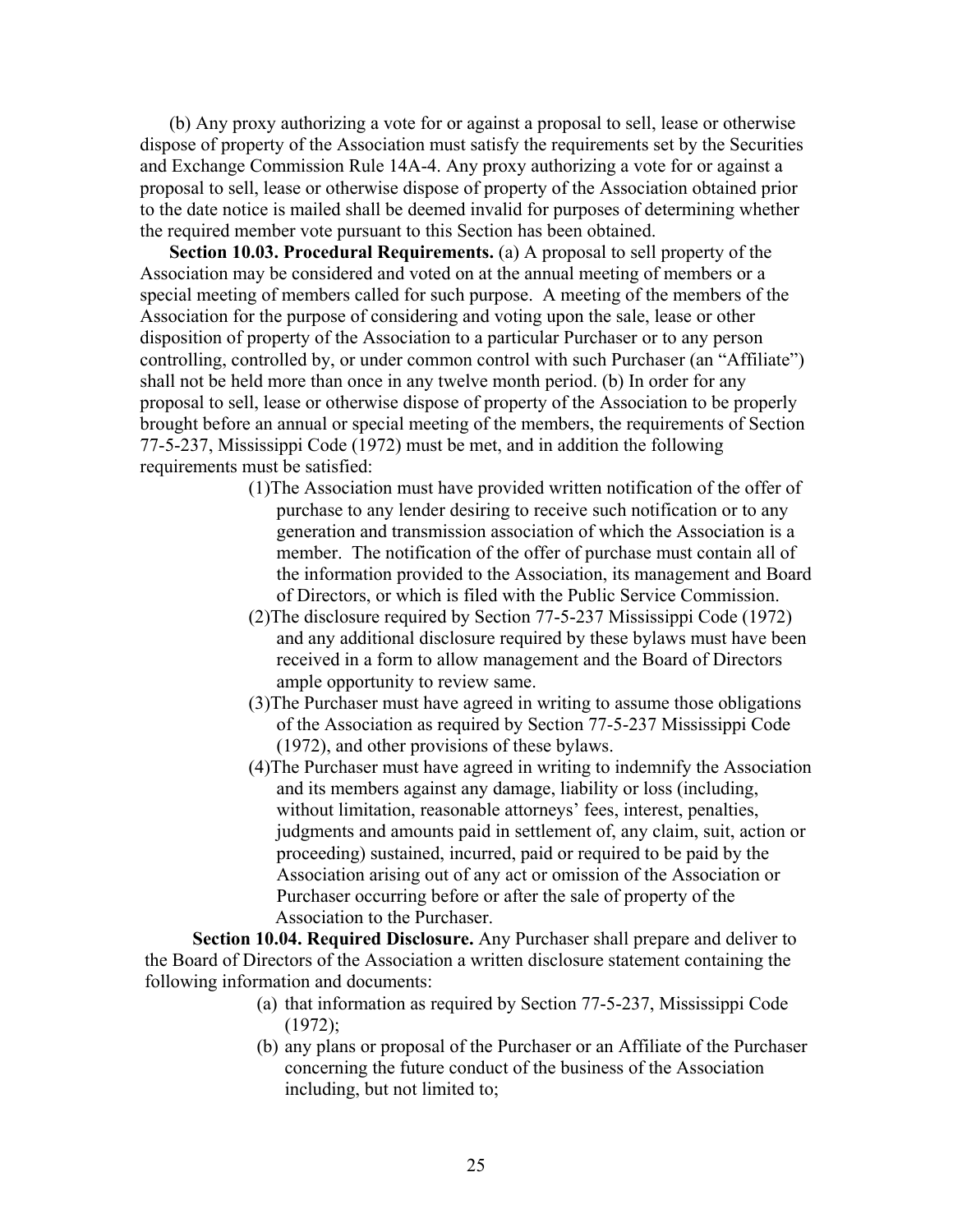- (1) Resale of any of the property of the Association;
- (2) Termination of employment of persons employed by the Association;
- (3) Changes in benefits of employees of the Association under any employee benefit plan;
- (4) Changes in rates for electricity to be charged in the service area served by the Association; and
- (5) Any reduction in service, change in service area, or requirements as to minimum charges which would affect members of the Association;
- (c) an opinion of counsel to the Purchaser setting forth the tax consequences of the acquisition to the Association and its members; and
- (d) any other information which a reasonable person would consider important in deciding whether to vote for approval of a proposal to sell, lease or otherwise dispose of the property of the Association.

**Section 10.05. Competing Bid Disclosures.** Any competing bids given to the Association members of the proposed purchase shall include any other offers to purchase received from any lender of the Association or any generation and transmission association of which the Association is a member and shall include the terms of the offer and such other information as the lender or generation and transmission association may request to be transmitted to the members and which is material to the future generation of the assets to be purchased.

 **Section 10.06 Effect of Noncompliance.** Any sale, lease or other disposition of the property of the Association that is not effected in strict compliance with the provisions of Section 77-5-237, Mississippi Code (1972) and the provisions of Section 10.03 and 8.02(e) of these bylaws shall be void. Any purchaser or Affiliate of a Purchaser which in providing the disclosure required by Section 10.03, 10.04 and 10.05, or in any other communication with the members of the Association, written or oral, makes false or misleading statements concerning material facts or omits information necessary to make the information disclosed not misleading shall be liable to the Association and its members for any damages incurred thereby, including, but not limited to, the difference in the consideration paid for the property of the Association by the Purchaser and the fair value of such property and any increases paid or to be paid in the future for electricity by the members of the Association.

 **Section 10.07. Non-application to Consolidation.** The provisions of Article 10 do not apply to the consolidation of associations effectuated pursuant to Section 77-5-217, Mississippi Code.

**Section 10.08. Severability.** If any section of Article 10, or any provision thereof, is determined by any court to be invalid, such invalidity shall not affect the validity of the other sections or provisions of this Article.

#### **ARTICLE XI MISCELLANEOUS**

 **Section 11.01. Membership in Other Organizations.** The Association may become a member of any and all other organizations as two-thirds (2/3) the Board of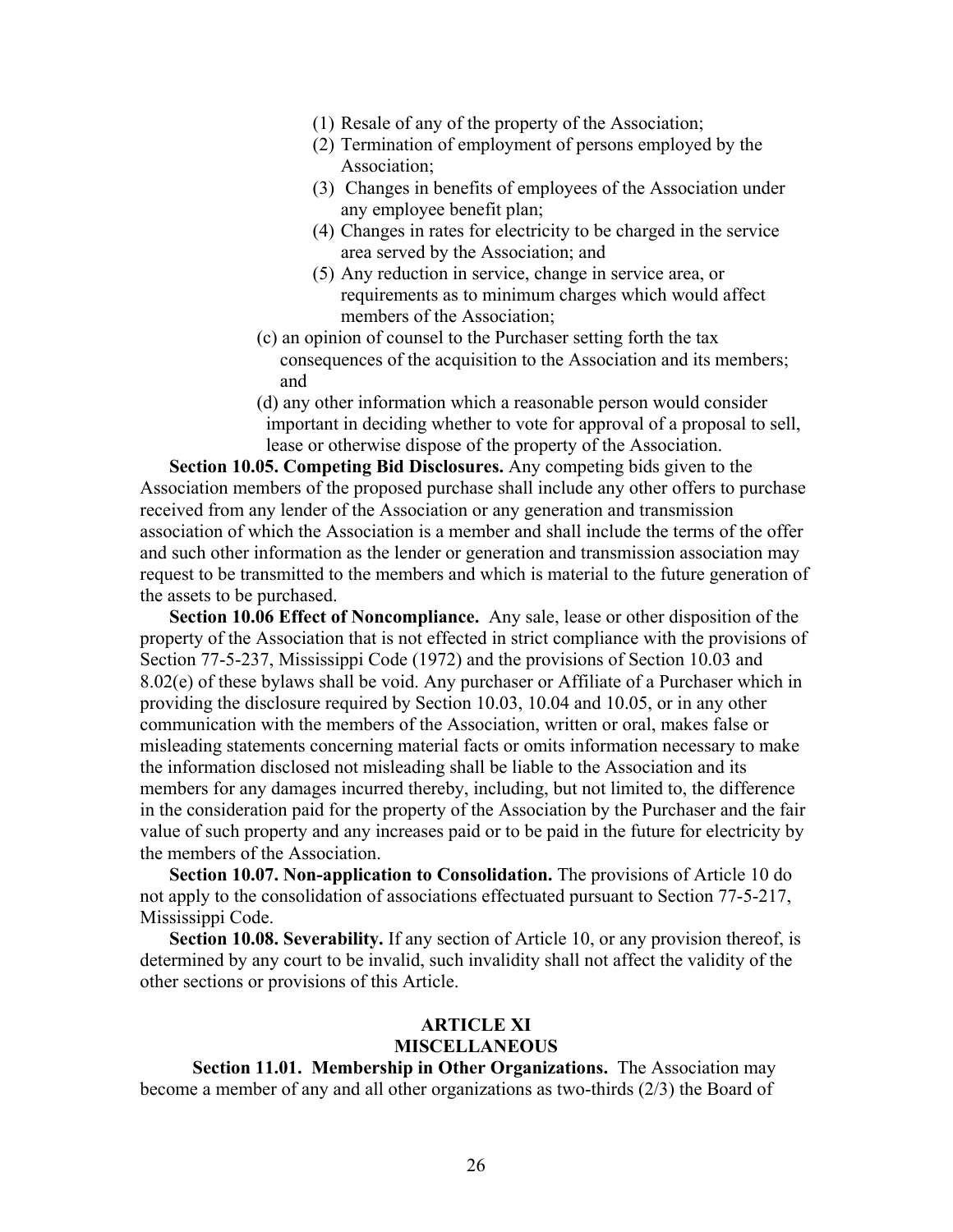Directors may determine shall be to the best interest of the Association, and the directors shall have full power and authority to authorize the Association to purchase stock in or to become a member of any corporation or association organized on a nonprofit basis for the purpose of engaging in rural electrification, industrial or economic development, or other worthwhile non-profit endeavors. The directors shall also have full power and authority to subscribe for and on behalf of the Association, on an annual basis or otherwise to "Today in Mississippi" and to any and all other publications as may be determined by the directors, and payment for such publication subscriptions shall be made of and from funds accruing in each member's favor.

 The Association may make contributions to non-profit, charitable or civic organizations or drives, and the Board of Directors may, by resolution or order, authorize the General Manager to act for the Association in this regard.

**Section 11.02. Waiver of Notice.** Any member or director may waive, in writing, any notice required to be given by these bylaws, and such waiver may be executed either prior to or on the date of the meeting. In case of a joint membership, a waiver or notice signed by either spouse shall be deemed a waiver of notice of such meeting by both joint members.

**Section 11.03. Fiscal Year.** The fiscal year of the Association shall begin on the first day of January of each year and end on the last day of December of the same year.

**Section 11.04. Seal**. The corporate seal of the Association shall be in the form of a circle and thereon shall be inscribed the name of the Association and the words "Corporate Seal, Mississippi".

 **Section 11.05. ALTERNATIVE DISPUTE RESOLUTION. UNLESS OTHERWISE PROHIBITED BY LAW, ANY CONTROVERSY OR CLAIM ARISING OUT OF OR RELATING TO THESE BYLAWS, OR THE BREACH THEREOF, OR ANY CONTROVERSY OR CLAIM ARISING OUT OF OR RELATING TO PATRONAGE CAPITAL SHALL BE RESOLVED BY BINDING ARBITRATION ADMINISTERED BY THE AMERICAN ARBITRATION ASSOCIATION IN ACCORDANCE WITH ITS ARBITRATION RULES AFTER ALL CONDITIONS PRECEDENT AS SET FORTH IN ARTICLE VIII, SECTION 8.01, IF APPLICABLE, HAVE BEEN MET. THIS AGREEMENT INVOLVES INTERSTATE COMMERCE SUCH THAT THE FEDERAL ARBITRATION ACT, 9 U.S.C. § 1,** *ET SEQ***. SHALL GOVERN THE INTERPRETATION AND ENFORCEMENT OF THIS ARBITRATION AGREEMENT. THE ARBITRATION SHALL BE HELD IN THE STATE OF MISSISSIPPI AT A LOCATION TO BE DESIGNATED BY THE PARTY NOT MAKING THE INITIAL DEMAND FOR ARBITRATION. A JUDGMENT ON THE AWARD RENDERED BY THE ARBITRATOR SHALL BE ENTERED IN ANY COURT HAVING JURISDICTION THEREOF.** 

**THE PARTIES ALSO AGREE TO (I) WAIVE ANY RIGHT TO PURSUE A CLASS ACTION ARBITRATION, OR (II) TO HAVE AN ARBITRATION UNDER THIS AGREEMENT CONSOLIDATED OR DETERMINED AS PART OF ANY OTHER ARBITRATION OR PROCEEDING. THE PARTIES AGREE THAT ANY DISPUTE TO ARBITRATE MUST BE BROUGHT IN AN INDIVIDUAL CAPACITY, AND NOT AS A PLAINTIFF OR CLASS MEMBER IN ANY PURPORTED CLASS OR REPRESENTATIVE CAPACITY. IF ANY**